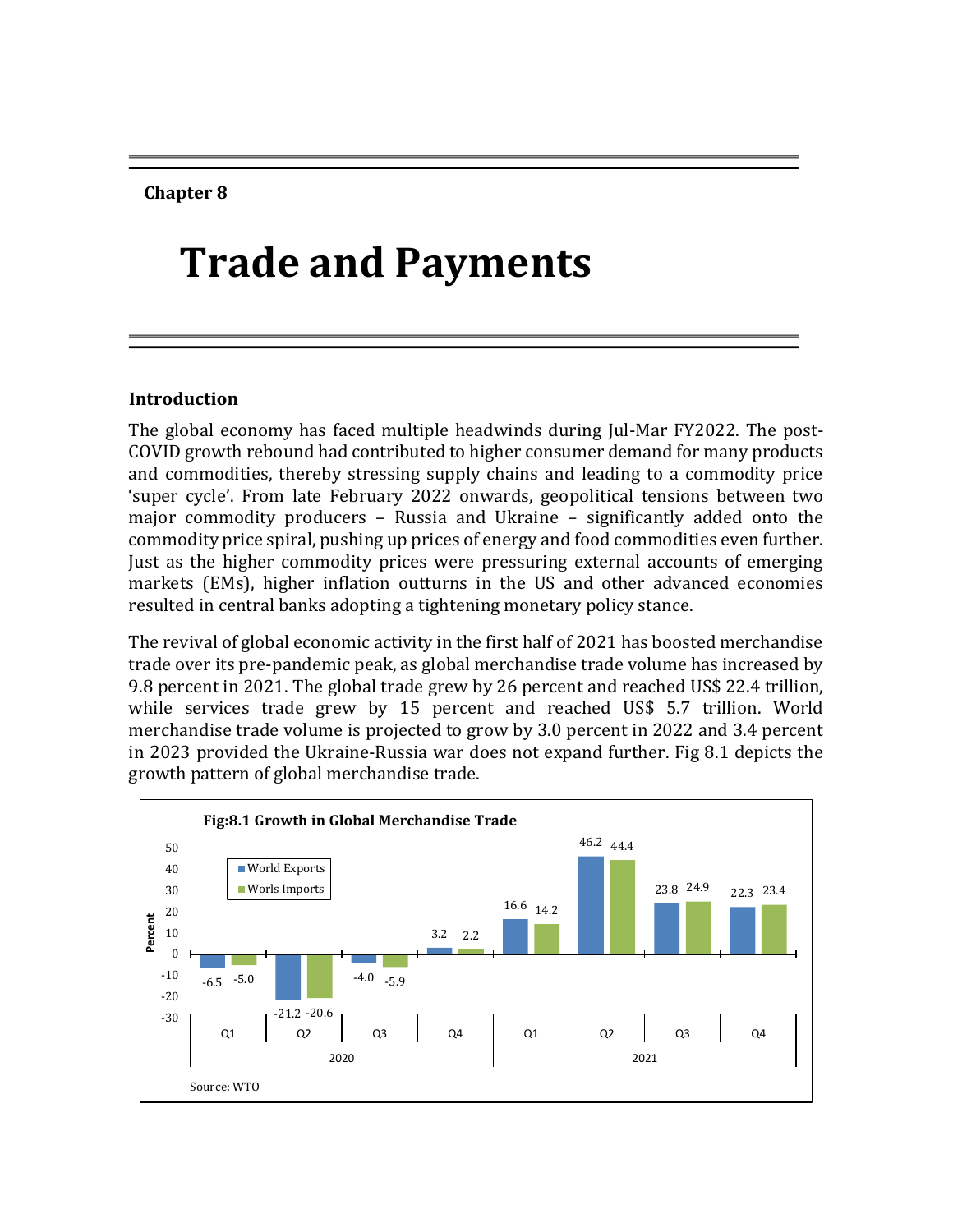## **Pakistan External Sector Performance**

As COVID-19 disrupted economic activity worldwide. Thus, in Pakistan, after a slight contraction of real GDP in FY2020, Pakistan's economy rebounded in FY2021 and FY2022. Many policy measures were initiated to support export-oriented industries and facilitating these firms to increase export earnings.

During Jul-Mar FY2022, goods exports grew by 26.6 percent and amounted to US\$ 23.7 billion, whereas services exports grew by 17.1 percent and amounted to US\$ 5.1billion. Despite the encouraging export performance, the country's imports have also risen significantly. The broad-based surge in global commodity prices, COVID-19 vaccine imports, and demand-side pressures, all contributed to the rising imports. Resultantly, trade deficit grew by 55.5 percent amounted to US\$ 30.1 billion which is historically high. Remittances which always supported in easing out pressure of trade deficit of both goods and services recorded at US\$ 22.9 billion during Jul-Mar FY2022 and posted a growth of 7.1 percent. This ever-highest level of workers remittances was not sufficient to offset trade deficit. Thus, current account deficit recorded at US\$ 13.2 billion during FY2022. Further, low performance of financial account during the period not only resulted in depletion of foreign reserves but also brought exchange rate under pressure.



## **Exports**

Due to pro-business measures and recent rupee depreciation, (as per PBS data) exports marked an impressive growth of 25.0 percent during Jul-Mar FY2022 amounting to US\$ 23.3 billion as compared to US\$ 18.7 billion in the same period last year. Around twothirds of the increase came from the textile sector, especially from the high value-added segment. Pakistan's textile exporters capitalized on the policy support available – including the SBP's concessionary refinance schemes for working capital and fixed investment, and the regionally competitive energy tariffs – and managed to ship higher volumes to key destinations (such as the US, UK and EU). Higher cotton prices also helped to increase the export unit prices both low and high value-added textile products. Apart from textiles, rice exports also rebounded during Jul-Mar FY2022, mainly due to the non-basmati variety.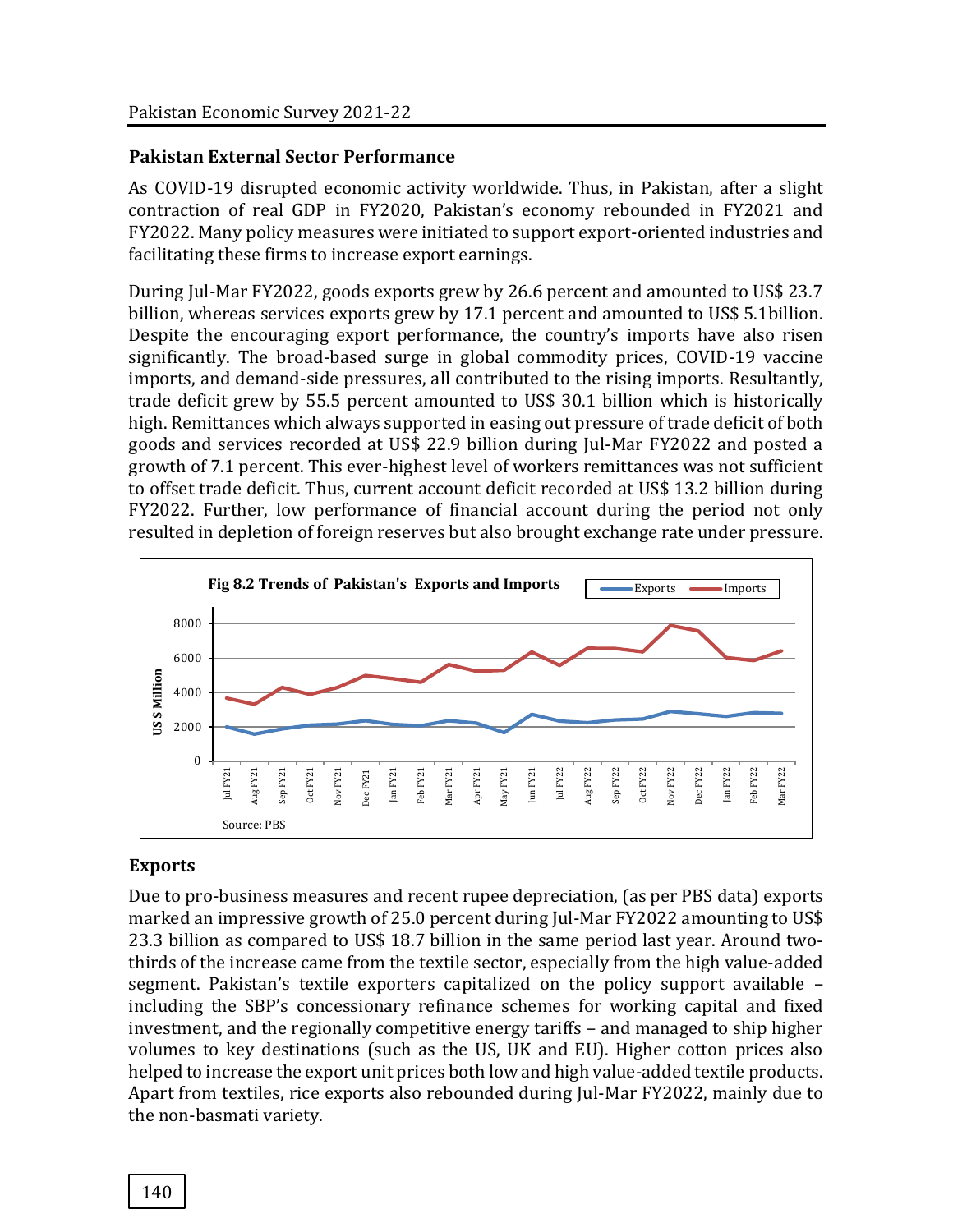## **Measures to Boost Export**

The economy had stabilized after the lifting of lockdowns at the start of FY2021, various policy measures were taken to support industrial activity and resume the growth momentum. The policy incentives taken to increase exports included:

- Supply of energy to export oriented sectors including textile at regionally competitive rates i.e. electricity at US cents 9/kWh all- inclusive and RLNG at US\$ 6.5/MMBtu all- inclusive during FY 2022. However existing tariff ofUS\$6. 5 /MMBtu for Captive Power (self-power generation) revised to US\$ 9/MMBtu w.e.f.15.11.2021 to 31.03.2022.
- Release of Rs 16 billion under Duty Drawback of Taxes and Levies (textiles & nontextile) till third quarter of FY2022.
- Continuation of duty-free import of textile machinery to encourage investment in the textile sector and enhance capacities
- **Enhancement in coverage and loan limits under LTFF**: The SBP opened up LTFF for all sectors (as per Export Policy Order of MOC, as amended from time to time) in January 2020. To encourage new projects, the SBP doubled the maximum loan size for a single project to Rs 5 billion from Rs 2.5 billion. Subsequently, the SBP reduced the mark-up rate on LTFF for non-textile firms to 5 percent, aligning the rates charged to textile firms.
- **Introduction of incentives for exporters to bring FX proceeds in timely manner**: In February 2022, the SBP allowed Rupee-based discounting of export bills for exporters availing Exports Finance Scheme (EFS), at very attractive rates. The FX proceeds being discounted have to be converted and sold in the interbank at the time of discounting. The measure is expected to encourage timely arrival of FX proceeds into the interbank market, and also facilitating exporters to retain access to concessionary working capital.
- **Changes in FX regulations to facilitate exports**: The SBP introduced a range of changes to FX regulations, to simplify export procedures and encourage diversification in the country's exports of goods and services. To facilitate exporters, particularly SMEs, to sell to customers worldwide via digital/online platforms (including Amazon, eBay, etc), the SBP introduced a new framework for exports under business-to-business-to-consumer (B2B2C) mechanism. The SBP also updated regulations to facilitate exports of information and communications technology (ICT), including from freelancers, and to help start-ups attract foreign investment.
- To facilitate micro small and medium businesses, an e-Taijarat portal is developed and launched on 21st February 2022. The portal will provide the freelancers educational opportunities and marketplace opportunities to help them grow and flourish as business owners.

In line with the objectives of the National Tariff Policy (2019-2024), tariffs on different items are rationalized during Jul-Mar FY2022. Details are given below: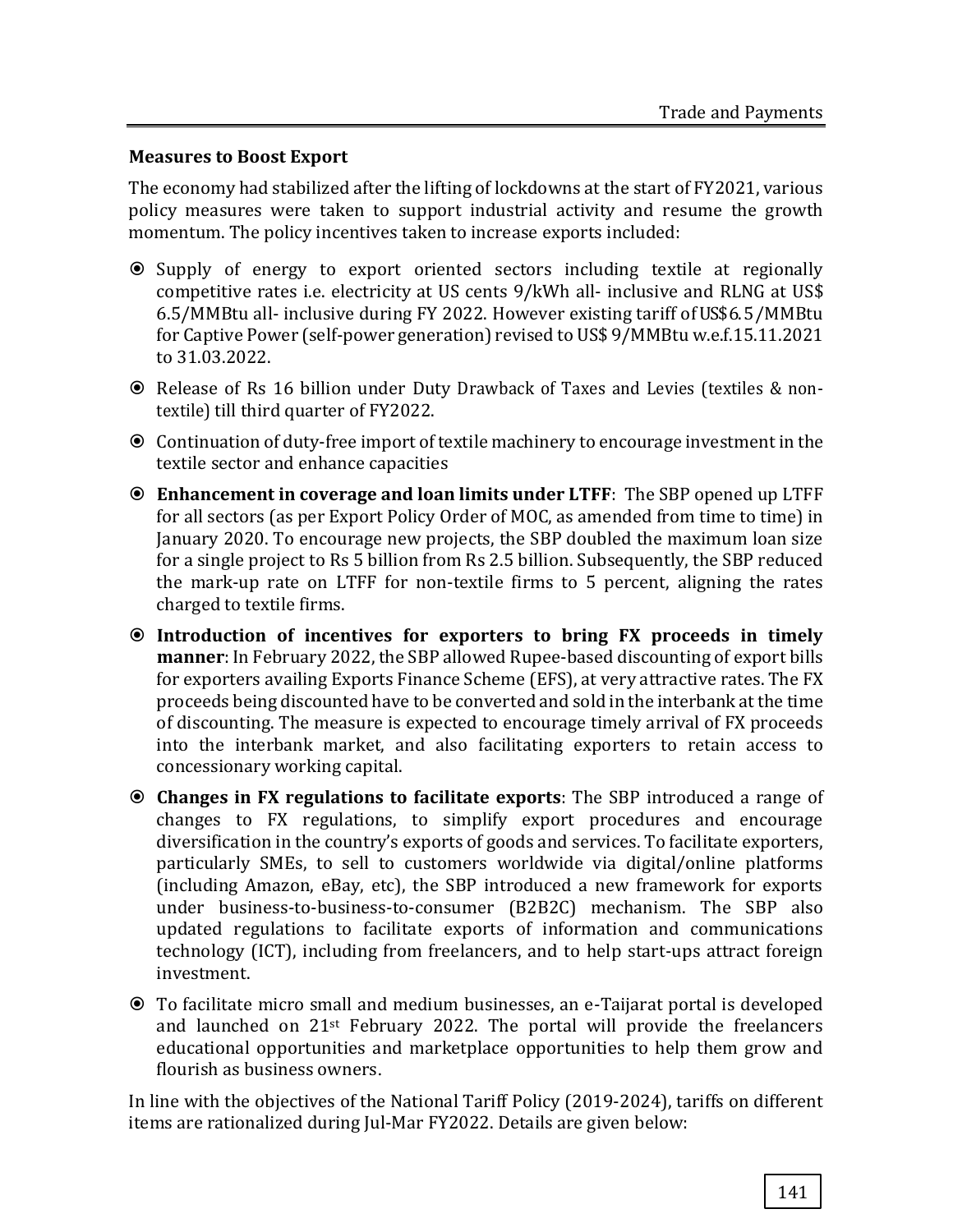- i) Addressed the tariff anomalies identified during the budget exercise for the Financial Year 2021-22, and subsequently rationalized Customs Duty (CD), Additional Customs Duty (ACD) and Regulatory Duty (RD) on different tariff lines.
- ii) Addressed tariff anomaly under SRO 655 (1)/2006 by the removal/reduction of ACD for vendors and on the import of Heavy Commercial Vehicles in CKD condition.
- iii) The tariff rationalization in the Auto sector are as follows:
	- a) Imposition of 10 percent RD on import of EVs in Complete Built Unit (CBU) Condition of more than 50 KWH battery pack excluding commercial buses and trucks.
	- b) RD on import of all type of Hybrid vehicles in CBU condition, exceeding 1500cc but not exceeding 1800cc, would be increased from 15 percent to 50 percent.
	- c) RD on import of vehicles having spark/compression ignition engine (conventional engines) in CBU condition exceeding 850cc but not exceeding 1800cc, would be increased from 15 percent to 50 percent.
	- d) The matter regarding increase in FED rate, from current 5 percent to 10 percent, on locally assembled/manufactured cars/SUVs, etc. as well as on import in CBU condition, of above 1500cc.
- iv) Examined the tariff structure on the import of key products from Afghanistan to facilitate and support economic stability in Afghanistan. Tariff Policy Board (TPB) has approved reduction/removal in CD, ACD and RD on 11 items.

#### **Box-I: Export Facilitation Scheme, 2021**

Federal Board of Revenue has notified rules for new Export Facilitation Scheme (EFS) 2021 which is effective since 14th August, 2021 This Scheme runs parallel with existing schemes like Manufacturing Bond, DTRE and Export Oriented Schemes till August, 2023. Rules of EFS 2021 can be accessed at official website of FBR.

Users of this Scheme include Exporters (Manufacturers cum Exporters, Commercial Exporters, Indirect Exporters), Common Export Houses, Vendors and International Toll Manufacturers. Users of this Scheme are subject to authorization of inputs by the Collector of Customs and Director General Input-Output Organization (IOCO). Inputs include all goods (imported or procured local) for manufacture of goods to be exported. These include raw materials, spare parts, components, equipment, plant and machinery. No duty and taxes are levied on inputs imported by the authorized users and local supplies of inputs to the authorized users are zero rated. Through this new Scheme, Common Export House can import inputs duty and tax free for subsequent sale to the authorized users especially SMEs. This Scheme also allows International Toll Manufacturing within Pakistan. Under the said scheme, minimum but necessary documentation and securities based on category and profile of the applicant, user or exporter are required. This scheme encourages new entrants and SMEs. This Scheme is completely automated under WeBOC and PSW where users of the Scheme and regulators (IOCO, Regulator Collector, PCA etc.) are integrated through WeBOC and PSW and communicate through these systems. The focus of the Scheme is on post clearance compliance checks and audits.

Since its inception, the response to EFS is encouraging and so far, 29 new units have opted for EFS besides switching over to EFS from existing schemes which include 11 from Manufacturing Bond Scheme, 9 from DTRE Scheme and 4 from Export Oriented Units. It is expected that EFS 2021 shall reduce cost of doing business and cost of tax compliance, improve ease of doing business, reduce liquidity problems of exporters by eliminating Sales Tax refunds and Duty Drawback for the users of Scheme and shall attract more users and shall ultimately promote exports.

Source: Federal Board of Revenue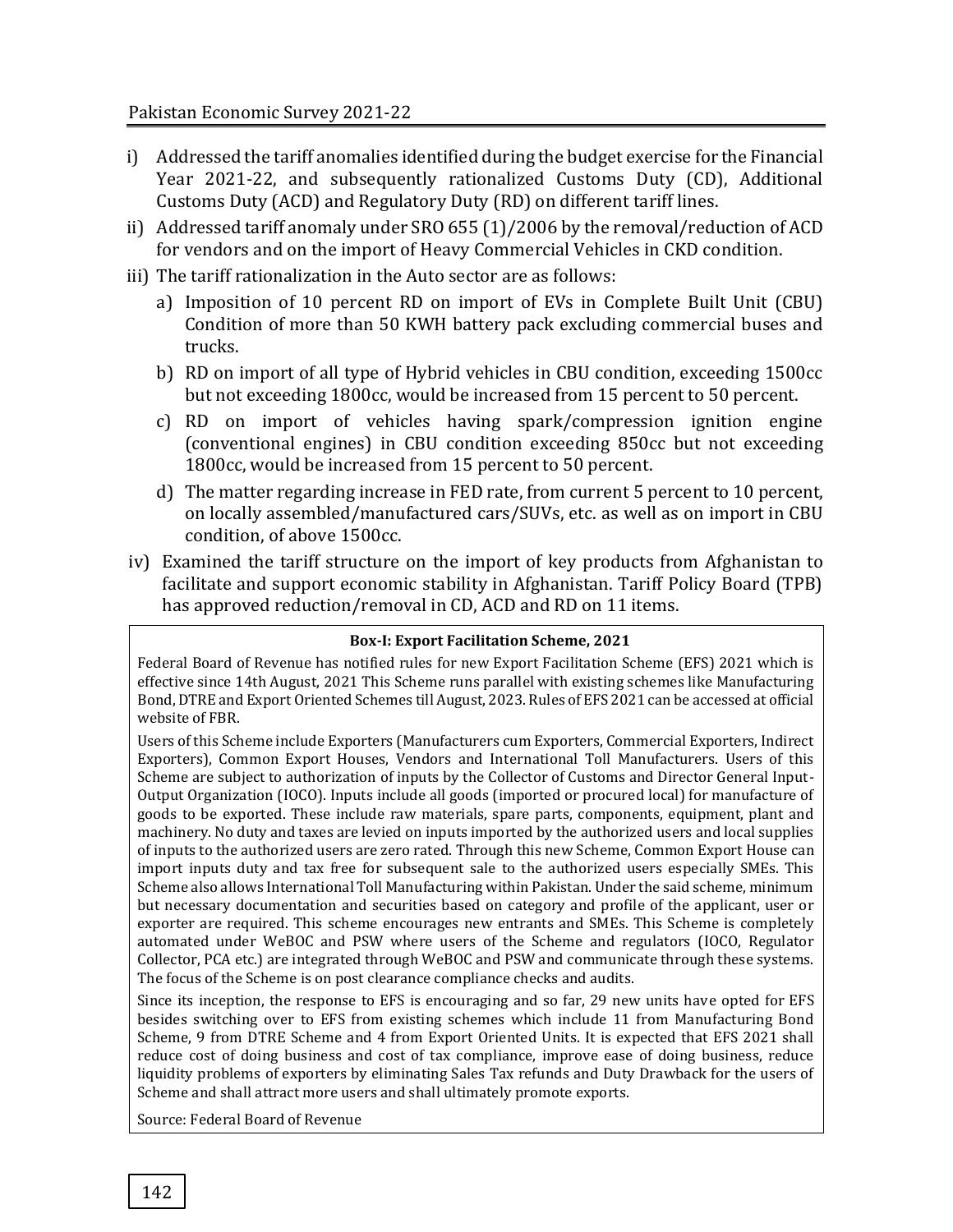## **Performance of Merchandised Exports**

Analysis of group wise data suggests that all groups of exports registered an impressive growth (Table 8.1). Food group increased by 18.9 percent and reached US\$ 3.9 billion during Jul-Mar FY2022 as against US\$ 3.3 billion to the same period last year. Within the food group, rice exports increased both in quantity and value by 22.8 percent and 15.0 percent, respectively. Exports of rice were recorded at US\$ 1.8 billion during Jul-Mar FY2022 as compared to US\$ 1.5 billion same period last year.

|           | <b>Table 8.1: Structure of Exports</b> |              |         |                           |               |                            |          |          |  |
|-----------|----------------------------------------|--------------|---------|---------------------------|---------------|----------------------------|----------|----------|--|
|           |                                        |              |         | July-March Values in US\$ |               | <b>July-March Quantity</b> | % Change |          |  |
|           | <b>Particulars</b>                     | <b>Units</b> | million |                           |               |                            |          | in       |  |
|           |                                        |              | 2020-21 | 2021-22                   | $\frac{0}{0}$ | 2020-21                    | 2021-22  | Quantity |  |
|           |                                        |              |         | (P)                       | Change        |                            | (P)      |          |  |
|           | <b>Total</b>                           |              | 18687.2 | 23354.9                   | 25.0          |                            |          |          |  |
| А.        | <b>Food Group</b>                      |              | 3331.3  | 3961.5                    | 18.9          |                            |          |          |  |
|           | Rice                                   | M.T          | 1560.4  | 1793.9                    | 15.0          | 2883013                    | 3540090  | 22.8     |  |
|           | Sugar                                  | M.T          | 0.0     | 0.0                       |               | $\Omega$                   | $\Omega$ |          |  |
|           | Fish & Fish Preparation                | M.T          | 303.8   | 310.0                     | 2.0           | 136352                     | 116514   | $-14.5$  |  |
|           | Fruits                                 | M.T          | 378.6   | 394.5                     | 4.2           | 829369                     | 514516   | $-37.9$  |  |
|           | Vegetables                             | M.T          | 245.7   | 248.4                     | 1.1           | 700518                     | 703172   | 0.4      |  |
|           | Wheat                                  | M.T          | 0.0     | 0.0                       |               | $\Omega$                   | $\Omega$ |          |  |
|           | Spices                                 | M.T          | 70.5    | 83.3                      | 18.0          | 17940                      | 20218    | 12.7     |  |
|           | Oil Seeds, Nuts & Kernels              | M.T          | 76.3    | 176.7                     | 131.4         | 68945                      | 130138   | 88.8     |  |
|           | Meat & Meat Preparation                | M.T          | 247.0   | 249.9                     | 1.2           | 72467                      | 56732    | $-21.7$  |  |
|           | Other Food Items                       |              | 424.1   | 665.3                     | 56.9          |                            |          |          |  |
| <b>B.</b> | <b>Textile Manufactures</b>            |              | 11355.5 | 14242.6                   | 25.4          |                            |          |          |  |
|           | Raw Cotton                             | M.T          | 0.6     | 6.6                       | 1009.1        | 499                        | 2752     | 451.5    |  |
|           | Cotton Yarn                            | M.T          | 721.2   | 908.5                     | 26.0          | 293161                     | 260284   | $-11.2$  |  |
|           | Cotton Cloth                           | TH.SQM       | 1419.2  | 1795.5                    | 26.5          | 314562                     | 342700   | 8.9      |  |
|           | Knitwear                               | TH.DOZ       | 2780.9  | 3729.7                    | 34.1          | 127104                     | 120946   | $-4.8$   |  |
|           | Bedwear                                | M.T          | 2052.3  | 2448.9                    | 19.3          | 343436                     | 394996   | 15.0     |  |
|           | Towels                                 | M.T          | 692.1   | 819.6                     | 18.4          | 158914                     | 167009   | 5.1      |  |
|           | Readymade Garments                     | TH.DOZ       | 2268.4  | 2863.6                    | 26.2          | 27845                      | 37293    | 33.9     |  |
|           | Made-up articles                       |              | 565.7   | 627.0                     | 10.8          |                            |          |          |  |
|           | Other Textile Manufactures             |              | 855.1   | 1043.4                    | 22.0          |                            |          |          |  |
| C.        | <b>Petroleum Group</b>                 |              | 116.1   | 236.0                     | 103.3         |                            |          |          |  |
|           | <b>Petroleum Products</b>              | M.T          | 20.8    | 57.3                      | 175.6         | 46702                      | 80746    | 72.9     |  |
|           | Petroleum Top Neptha                   | M.T          | 32.5    | 0.0                       | $-100.0$      | 96033                      | $\Omega$ | $-100.0$ |  |
| D.        | <b>Other Manufactures</b>              |              | 2566.1  | 2982.6                    | 16.2          |                            |          |          |  |
|           | Carpets, Rugs & Mats                   | TH.SQM       | 54.3    | 61.0                      | 12.3          | 1109                       | 1799     | 62.2     |  |
|           | Sports Goods                           | TH.DOZ       | 192.2   | 259.9                     | 35.2          |                            |          |          |  |
|           | Leather Tanned                         | TH.DOZ       | 113.3   | 154.5                     | 36.3          | 7859                       | 11754    | 49.6     |  |
|           | Leather Manufactures                   |              | 427.7   | 463.9                     | 8.5           |                            |          |          |  |
|           | Surgical Goods. & Med. Inst.           |              | 324.3   | 307.7                     | $-5.1$        |                            |          |          |  |
|           | Chemical & Pharma. Pro.                |              | 844.2   | 1093.7                    | 29.6          |                            |          |          |  |
|           | <b>Engineering Goods</b>               |              | 163.8   | 168.3                     | 2.8           |                            |          |          |  |
|           | Jewellery                              |              | 6.5     | 10.0                      | 53.3          |                            |          |          |  |
|           | Cement                                 | M.T          | 210.0   | 199.4                     | $-5.1$        | 6247086                    | 5227877  | $-16.3$  |  |
|           | <b>Guar &amp; Guar Products</b>        | M.T          | 25.8    | 32.7                      | 26.7          | 21410                      | 19125    | $-10.7$  |  |
|           | All Other Manufactures                 |              | 204.0   | 231.6                     | 13.5          |                            |          |          |  |
|           |                                        |              |         |                           |               |                            |          |          |  |
| Е.        | All Other items                        |              | 1318.3  | 1932.2                    | 46.6          |                            |          |          |  |
|           | P: Provisional                         |              |         |                           |               |                            |          |          |  |
|           | Source: PBS                            |              |         |                           |               |                            |          |          |  |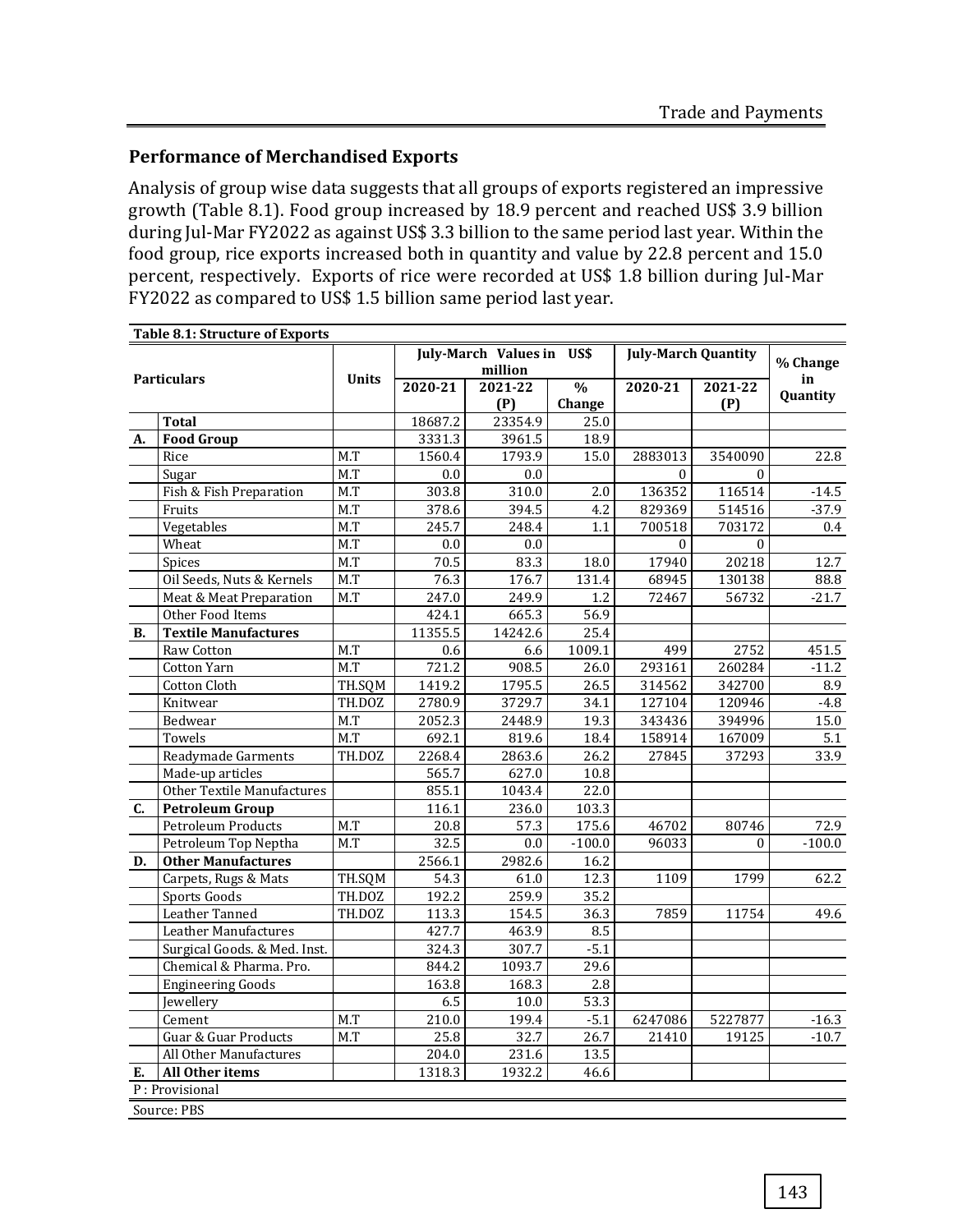The Basmati rice exports increased both in quantity and value by 26.1 percent and 21.6 percent respectively, during Jul-Mar FY2022. One major contributor to this increase is exports to Kazakhstan, which grew by over 200 percent during Jul-Feb FY2022. Besides, there was higher demand from Madagascar, Somalia and Malaysia. Price of Pakistan's basmati rice remained lower than last year, making it more competitive in the international market.

The other varieties under rice group during Jul-Mar FY2021 witnessed a growth of 12.6 percent in value and 22.2 percent in quantity. Higher shipments could be traced to China, where demand was strong, as underscored by growth in consumption and import of rice amidst Asian origin quotes being lower than domestic prices.

Exports of oil seeds, nuts & Kernels witnessed a growth of 88.7 percent in quantity and 131.4 percent in value during Jul-MarFY2022. The export of spices also increased both in quantity and value by 12.7 percent and 18.0 percent, respectively during Jul-Mar FY2022.

Meat and meat preparation increased in value by 1.2 percent; however, its quantity declined by 21.7 percent during Jul-Mar FY2022. Pakistan has the opportunity to harness the Halal meet market in Muslim African and East Asian countries. The major challenges being faced by exporters include: credit risk, under-invoicing, over-supply of chilled meat, new entrants, lack of fair play in domestic market, Foot and Mouth Disease (FMD) and lack of technical expertise. Further, establishment of FMD free zones, livestock feedlot farms, and efficient traceability mechanism are necessary required actions to enhance meat exports.

Textiles and apparel sector occupies a pivotal position in Pakistan's economy having most intensive backward and forward linkages compared to any other sector. It contributes approximately 60 percent in total exports and 40 percent in industrial employment. Pakistan is the fifth largest cotton producing country with tremendous potential in further improvement in its world share.

During current fiscal year, Textile policy 2020-25 has been approved by the Cabinet. Textiles and Apparel Policy, 2020-25 aims to fully utilize potential of home-grown cotton augmented by Manmade Fibers/Filaments to boost value-added exports and become one of the major players in global textiles and apparel supply chain. The policy aims to provide conducive business environment, consistent, predictable and foreseeable measures and level playing field for the domestic and export-oriented textiles and apparel value-chain industries.

Textile group witnessed a growth of 25.4 percent during Jul-Mar FY2022 and reached US\$ 14.2 billion compared to US\$ 11.3 billion during the corresponding period last year. Pakistan received higher foreign orders for finished goods, which consequently increased demand of textile intermediaries', i.e. cotton fabric and yarn and led to enhancing capacity development as well as the value chain. Increased international prices of cotton helped in increased export unit values of Pakistan's major textile products. Some competitor countries like Bangladesh have witnessed the same surge in exports unit values. According to the US Department of Agriculture (USDA) world cotton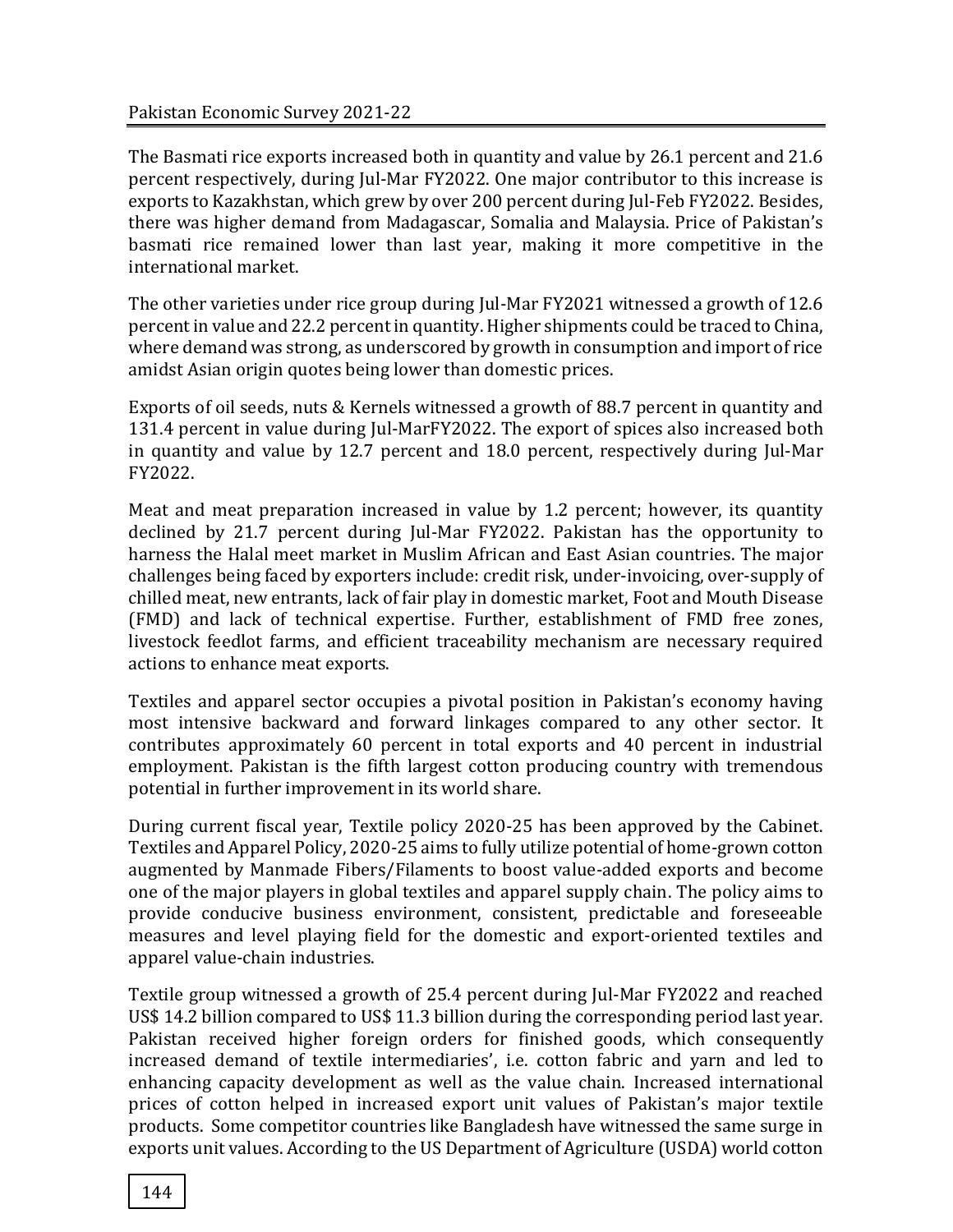market updates, strong global demand and lower supplies due to logistical challenges, led to prices rising consistently until the middle of February 2022.<sup>1</sup>Besides China, Cotton is witnessing strong demand from Pakistan, Bangladesh and Vietnam as well.

Global logistical crisis and rising freight cost elevated the landed cost of imported cotton in Pakistan, which is eventually being factored into exports unit prices of finished goods like apparel and textile. Containers freight rates increased dramatically between January 2019 and March 2022. The year 2021 saw an especially steep increase in global freight rates, reaching a record price of over US\$10,800 in September 2021. Whereas, on YOY the global freight rate index increased by 68.3 percent to US\$ 8200 in March 2022 as against US\$ 4872 in March 2021.<sup>2</sup>

In case of home textiles, bedwear exports increased both in quantity and value by 15.0 percent and 19.3 percent, respectively, whereas towels exports increased in both quantity and value by 5.1 percent and 18.4 percent in Jul-Mar FY2022. Knitwear exports grew by 34.1 percent in value despite a decline of 4.8 percent in quantity during Jul-Mar FY2022. The exports of readymade garments increased both in quantities by 33.9 percent and in value by 26.2 percent during Jul-Mar FY2022. This increase is mainly due to increase in the demand for formal wear bouncing back as the COVID-related mobility restrictions generally eased around the globe in 2021, and many workers returned to their workplaces.

The exports of intermediate commodities like cotton yarn witnessed an increase in value by 26.0 percent, while the quantity witnessed a decline of 11.2 percent. Cotton cloth export increased both in quantity and value by 8.9 percent and 26.5percent, respectively during Jul-Mar FY2022.

The Petroleum group's exports posted an increase of 103.3 percent during Jul-Mar FY2022. Furthermore, petroleum crude exports also soared 184.9 percent to US\$ 178.7 million during Jul-Mar FY2022.

Export of leather tanned grew remarkably both in quantity and value by 49.6 percent and 36.3 percent, respectively. The leather industry witnessed a steady recovery on account of prudent government policies and significant relaxations in lockdown at various export destinations.

In the case of sports goods, Gloves exports increased both in quantity and value 132.5 percent and 16.4 percent, respectively during Jul-Mar FY2022. Gloves exports were recorded at US\$ 56.7 million. Other major sports goods is football witnessed an increase both in quantity and value by 37.8 percent and 40.3 percent, respectively.

Pakistan has been the official makers of match-ball since the 1982 FIFA World Cup. The nowcasts for the football exports is very remarkable as FIFA World Cup is set to commence in Doha, Qatar in November, 2022.The ball named 'Al-Rihla' has been manufactured in Pakistan by Adidas.

l

<sup>1</sup> Fibre2Fashion.com

<sup>2</sup>https://www.statista.com/statistics/1250636/global-container-freight-index/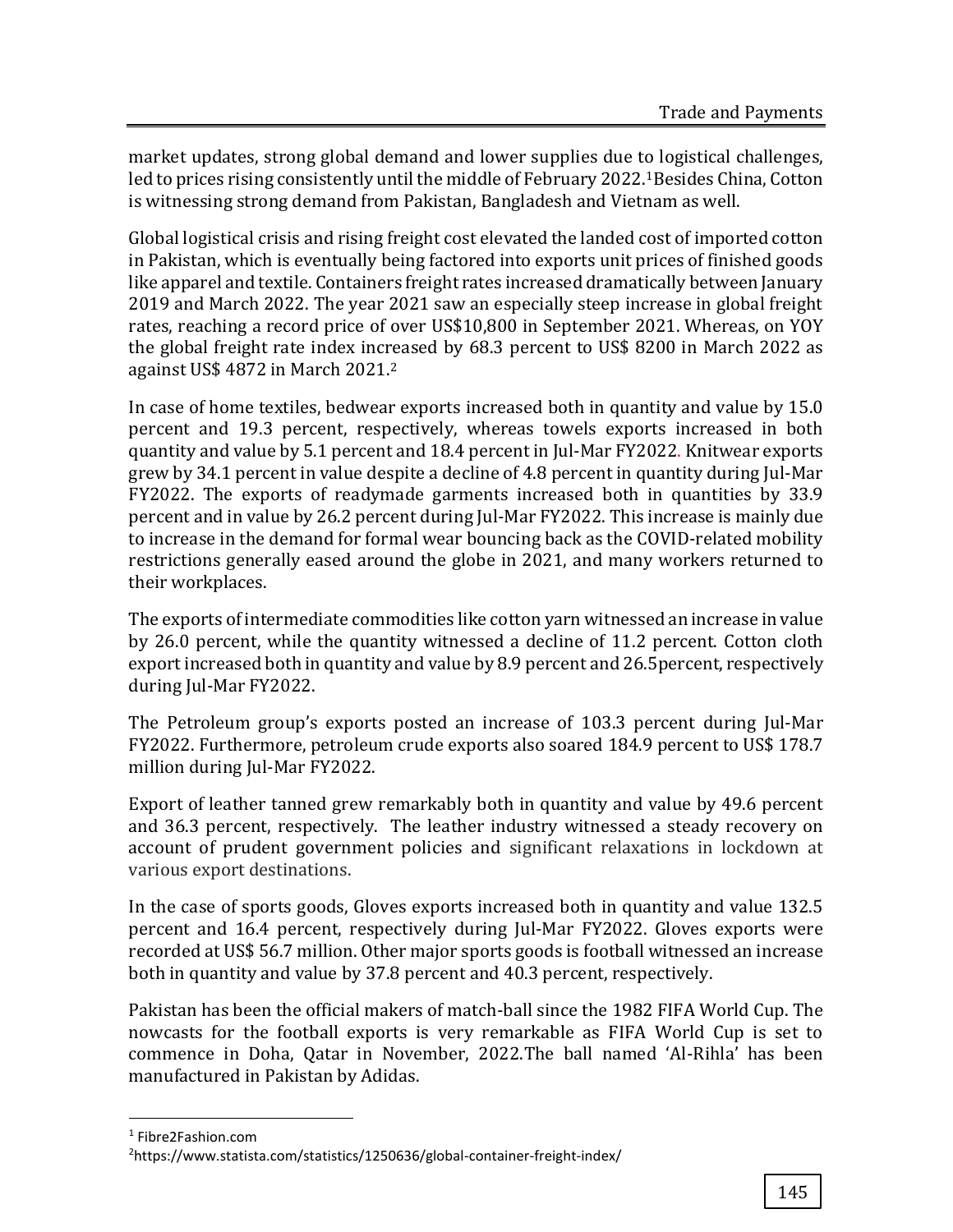Export of carpets, rugs, and mats registered a growth both in quantity and value by 62.2 percent and 12.3 percent, respectively during Jul-Mar FY2022.The export of cement witnessed a decline both in quantity and value by 16.3 percent and 5.1 percent, respectively during Jul-Mar FY0222. Increased production cost, rising international freight rates, soaring coal prices are the main reasons of reduction in cements exports. Moreover, Iranian cement replaced Pakistani cement in Bangladeshi market, as the former is economical due to low cost of energy.

Exports of Chemicals and pharmaceuticals product grew by 29.6 percent and clocked in at US\$ 1093.7 million during Jul-Mar FY2022. Chemicals, other than the ones used in pharmaceutical and plastic products, had the highest share.

To tap the huge potential for pharmaceutical products in the global market, the MOC closely coordinated efforts with Ministry of National Health Services, Regulations & Coordination (MNHSR&C) and Drug Regulations Authority of Pakistan (DRAP) to implement the following:

- **a. One-Window Facility for grant of GMP<sup>3</sup> and cGMP4:** DRAP has decentralized the process of issuance of cGMP certificates, which are now issued by DRAP's field offices on priority basis. Moreover, the validity period of the GMP certificate for export purpose has also been extended by DRAP for 3 years.
- **b. Active Pharmaceutical Ingredient:** API is substances used in a finished pharmaceutical product. Pakistan imports over 90 percent of the APIs/pharmaceutical raw material from abroad especially from India and China. In order to decrease reliance on imported raw material and develop indigenous capabilities, the MNHSR&C has finalized draft of the API Policy, which is in the process of approval by the Cabinet.

Surgical industry is an important sector of the economy having an annual export of US\$ 426 million in FY2021, providing employment to hundreds of thousands of skilled and semi-skilled workforces in the country. During Jul-Mar FY2022, Surgical goods & Medical Instruments exports were recorded at US\$ 307.7 million. The European Union Medical Device Regulation (MDR)/Regulation (EU) 2017/745 (EU MDR) entered into force on 26th May 2021, impacting manufactures which were previously exempt from medical device regulation. The new regulations will be fully implemented from May 2024.

#### **Box-II: International Engineering and Healthcare Show, 2022**

The Trade Development Authority of Pakistan (TDAP) organized Pakistan's first ever Engineering and Healthcare Show, 2022 (EHCS) at Expo Centre Lahore from 25<sup>th</sup> to 27<sup>th</sup> February, 2022. In the 1<sup>st</sup> edition of EHCS, 325 foreign delegates from 27 African countries and 05 Central Asian Republics visited the stalls of 170 exhibitors to get first-hand experience of the whole range of engineering and healthcare products being offered by Pakistan.

l

<sup>3</sup> A Good Manufacturing Practices (GMP) certification scheme

<sup>4</sup> Current Good Manufacturing Practice (cGMP)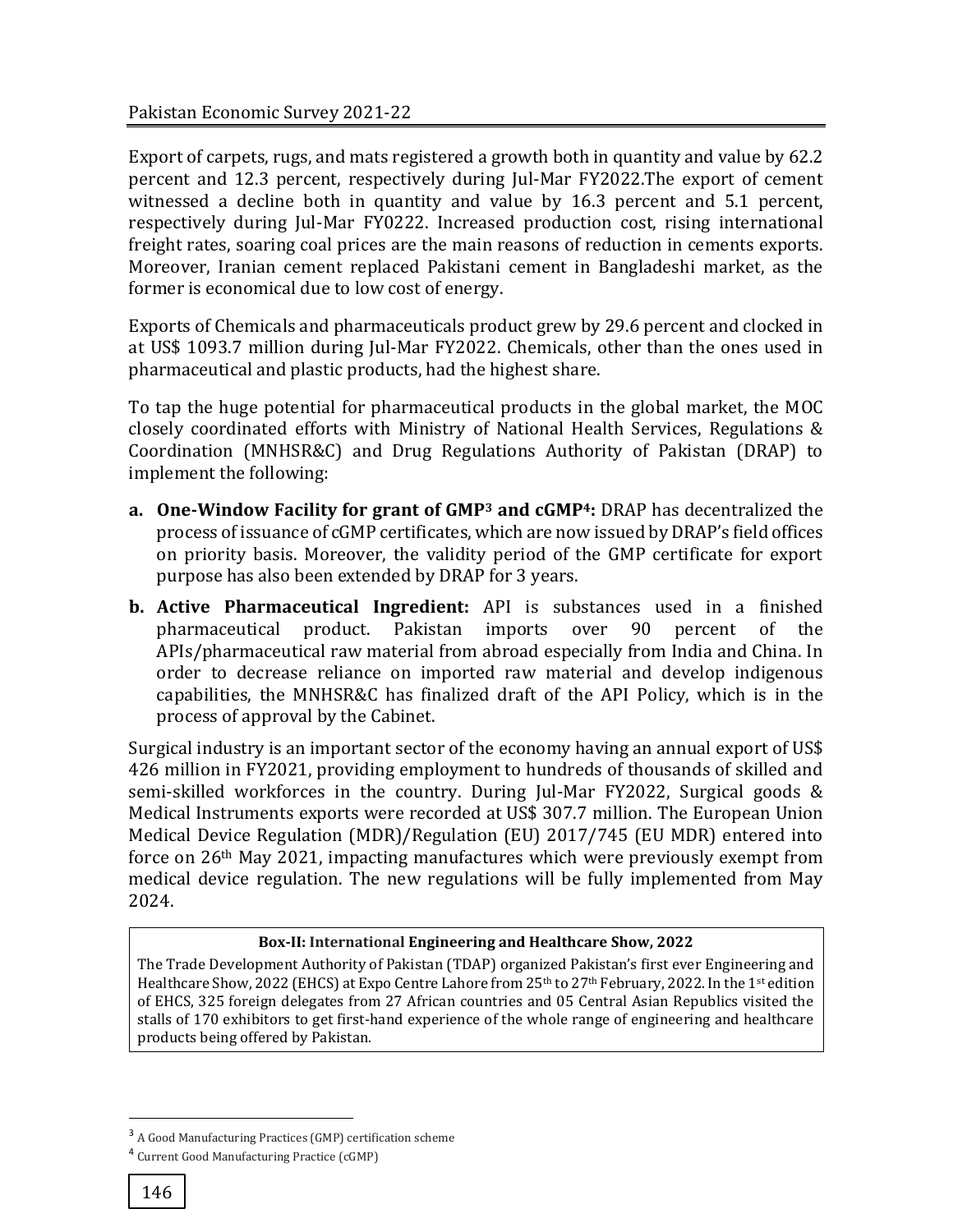The purpose of the event was to provide opportunity to Pakistani SMEs to showcase their products in African and Central Asian markets, to explore opportunities for investments, JVs & brand franchising, and to promote soft image of Pakistan as manufacturing hub of Engineering & its allied products.

Prominent sectors exhibited in the show included Agricultural machinery, Mobile devices, Pharmaceutical, Surgical instruments, Sports goods, Musical instruments, Auto-parts, Electrical machinery, Cutlery, Cookware, Marble, Minerals, Steel & Iron, Construction materials, Gems & Jewelry, Furniture, Mattresses, Rubber & its other products, Packaging, Plastic and its implements, Stationery, Paperboard, Handicrafts, Safety Equipment& Chemicals.

The reported outcome of business deals which have been materialized so far amounts to approximately USD 47 million, based on which it is expected that the actual business generated may exceed USD 150 million.

During the event, TDAP organized around 2100 sector-specific B2B meetings of foreign buyers with local exhibitors in which extensive discussion was held related to business generation and future collaboration. In order to create awareness regarding ease of doing business, investment and financial matters, three seminars were organized by Pakistan Single Window (PSW), BOI and SBP, respectively.

The President of Pakistan formally launched the Pakistan Trade Portal on the sideline event of the show. Pakistan Trade Portal is an initiative of TDAP to cater the need of Pakistan Businesses relating to having a free of cost, cross boarder B2B matchmaking portal. Keeping in view the success of the 1stEdition of EHCS, it has been decided to make Engineering and Healthcare Show a permanent feature of Annual Business Plan of TDAP.

Source: TDAP

#### **Concentration of Exports**

The trend of Pakistan's export of major items remains more or less the same having concentrated on three items namely cotton manufactures, leather and rice (Table 8.2). These three categories account for 69.9 percent of total exports during Jul-Mar FY2022.

Within these few items, cotton manufactures remain the major contributor with 59.2 percent in total exports. Almost all the export earnings have originated from textile manufactures. This pattern shows that Pakistan's export is still concentrated in a few items. The annual percentage shares of the major export commodities are shown in Table: 8.2.

| Table 8.2: Pakistan's Major Exports<br><b>Percentage Share</b> |                                    |         |                  |         |         |                  |            |           |  |  |  |
|----------------------------------------------------------------|------------------------------------|---------|------------------|---------|---------|------------------|------------|-----------|--|--|--|
|                                                                |                                    |         | 2017-18          | 2018-19 | 2019-20 |                  | July-March |           |  |  |  |
| Commodity                                                      | 2015-16                            | 2016-17 |                  |         |         | 2020-21          | 2020-21    | 2021-22 P |  |  |  |
| <b>Cotton Manufactures</b>                                     | 55.0                               | 56.5    | 61.7             | 56.4    | 56.6    | 59.0             | 58.8       | 59.2      |  |  |  |
| Leather**                                                      | 4.9                                | 4.1     | 4.2 <sub>l</sub> | 3.7     | 3.6     | 3.3 <sub>l</sub> | 3.3        | 3.0       |  |  |  |
| Rice                                                           | 8.8                                | 8.8     | 7.7              | 9.0     | 10.2    | 8.1              | 8.4        | 7.7       |  |  |  |
| Sub-Total of three                                             |                                    |         |                  |         |         |                  |            |           |  |  |  |
| <b>Items</b>                                                   | 68.7                               | 69.4    | 73.6             | 69.1    | 70.4    | 70.4             | 70.5       | 69.9      |  |  |  |
| Other items                                                    | 31.3                               | 30.6    | 26.4             | 30.9    | 29.6    | 29.6             | 29.5       | 30.1      |  |  |  |
| Total                                                          | 100.0                              | 100.0   | 100.0            | 100.0   | 100.0   | 100.0            | 100.0      | 100.0     |  |  |  |
| P: Provisional,                                                | ** Leather & Leather Manufactured. |         |                  |         |         |                  |            |           |  |  |  |
| Source: PBS                                                    |                                    |         |                  |         |         |                  |            |           |  |  |  |

## **Direction of Exports**

In so far as the top export destinations are concerned, USA remains the largest export market for Pakistan during Jul-Mar, FY2022. Exports to USA have moderately increased from 20 percent in Jul-Mar FY2021 to 21 percent in Jul- Mar FY2022. Similarly, Chinese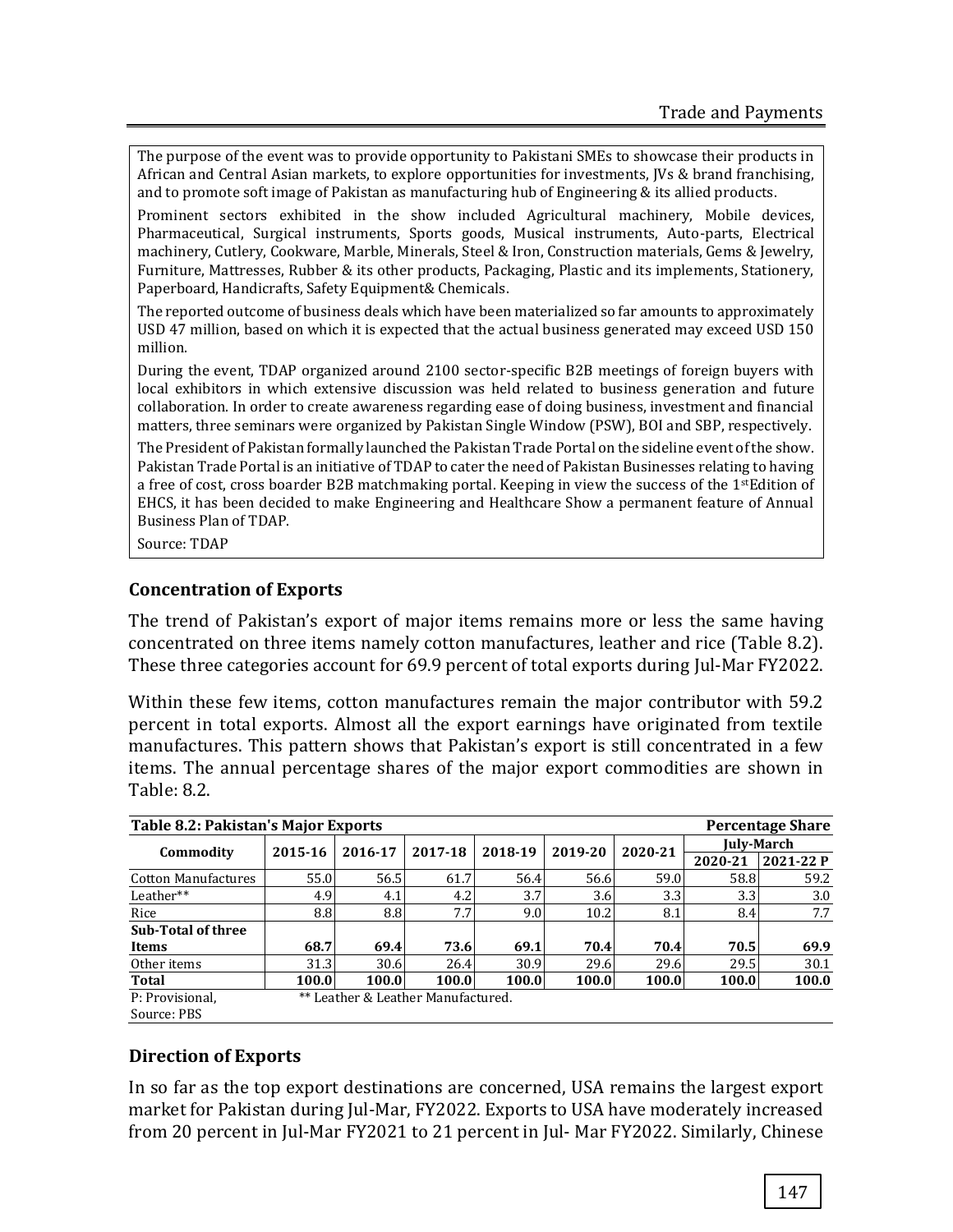share in exports has increased from 10 percent to 11 percent during the period under review. Detailed bifurcation of major export markets have shown in the Table 8.3.

| <b>Table 8.3: Major Exports Markets</b> |         |                |         |                |         |                |            | (Rs billion & Percentage share) |           |                |
|-----------------------------------------|---------|----------------|---------|----------------|---------|----------------|------------|---------------------------------|-----------|----------------|
| Country                                 | 2018-19 |                | 2019-20 |                | 2020-21 |                | July-March |                                 |           |                |
|                                         |         |                |         |                |         |                | 2020-21    |                                 | 2021-22 P |                |
|                                         | Rs.     | % Share        | Rs.     | % Share        | Rs.     | % Share        | Rs.        | % Share                         | Rs.       | % Share        |
| <b>USA</b>                              | 532.8   | 17             | 585.4   | 17             | 823.6   | 20             | 593.6      | 20                              | 854.3     | 21             |
| China                                   | 259.6   | 8              | 273.4   | 8              | 388.0   | 10             | 292.9      | 10                              | 428.4     | 11             |
| Afghanistan                             | 176.4   | 6              | 134.3   | 4              | 163.8   | $\overline{4}$ | 126.9      | 4                               | 90.2      | $\overline{2}$ |
| United Kingdom                          | 226.8   | 7 <sub>l</sub> | 239.6   | 7              | 324.7   | 8              | 245.3      | 8                               | 277.1     | $\overline{7}$ |
| Germany                                 | 173.4   | 6              | 199.0   | 6              | 241.2   | 6              | 187.7      | h                               | 220.0     | 5              |
| U.A.E                                   | 125.8   | $\overline{4}$ | 178.9   | 5.             | 160.9   | 4              | 118.9      | 4                               | 174.6     | 4              |
| Bangladesh                              | 101.8   | $\overline{3}$ | 102.6   | 3              | 104.1   | 3              | 78.3       | 3                               | 125.1     | 3              |
| Italy                                   | 107.4   | $\overline{3}$ | 115.0   | $\overline{3}$ | 125.9   | 3              | 92.6       | 3                               | 138.6     | 3              |
| Spain                                   | 126.5   | $\overline{4}$ | 130.3   | 4              | 140.3   | 3 <sub>1</sub> | 108.1      |                                 | 159.3     | 4              |
| France                                  | 53.9    | 2              | 87.1    | 3              | 101.8   | 3              | 49.8       |                                 | 60.5      | 2              |
| All Other                               | 1,243.8 | 40             | 1,324.2 | 39             | 1,467.8 | 36             | 1,126.1    | 37                              | 1,490.6   | 37             |
| Total                                   | 3,128.2 | 100            | 3,369.8 | 100            | 4,041.9 | 100            | 3,020.2    | 100                             | 4,018.8   | 100            |
| Source: PBS                             |         |                |         |                |         |                |            |                                 |           |                |

#### **Box- III: STRATEGIC TRADE POLICY FRAMEWORK (STPF) 2020-25**

The Ministry of Commerce (MOC) has prepared the STPF 2020-25 that aims to enhance export competitiveness of Pakistan through a framework of interventions having an impact across the value chains. The policy has been formulated after holding extensive consultations with the private and public sector stakeholders after critically analysing the deficiencies of the previous trade policies. The STPF intends to make the policy implementation unidirectional by correcting the chronic policy fragmentation related issues. Overall, it aims to enhance the ability of Pakistani enterprises' capacity to produce, distribute and sell products and services as or more efficiently than is done by the competitors.

#### **A. Pillars of STPF 2020-25**

- i) Rendering exports, a national priority and the primary driver of economic growth, that is both inclusive and sustainable, and is the main viable source of foreign exchange earnings;
- ii) Enhancement of exports via a collaborative and cohesive national effort engaging all relevant ministries, departments, government agencies and private sectors so as to ensure policy coherence;
- iii) Introduction of strategic interventions in priority sectors under 'Make in Pakistan' initiative. Alignment of Trade Policy in tandem with macro-economic framework and other national policies such as Taxation, Revenue, Textiles & Industrial Policy, etc.

#### **B. Guiding Principles of STPF 2020-25**

- i) No element of any duties and taxes on exports.
- ii) Regionally competitive energy prices for export-oriented sectors.
- iii) The export enhancement support and incentive initiatives should be made simplified, certain and automated performance oriented and time-bound.
- iv) An institutionalized mechanism for robust monitoring and implementation of the STPF in order to minimize the policy implementation gaps.

#### **C. Critical Enablers of STPF 2020-25**

Following major Critical Enablers (CEs) that would help achieve the objectives of STPF 2020-25: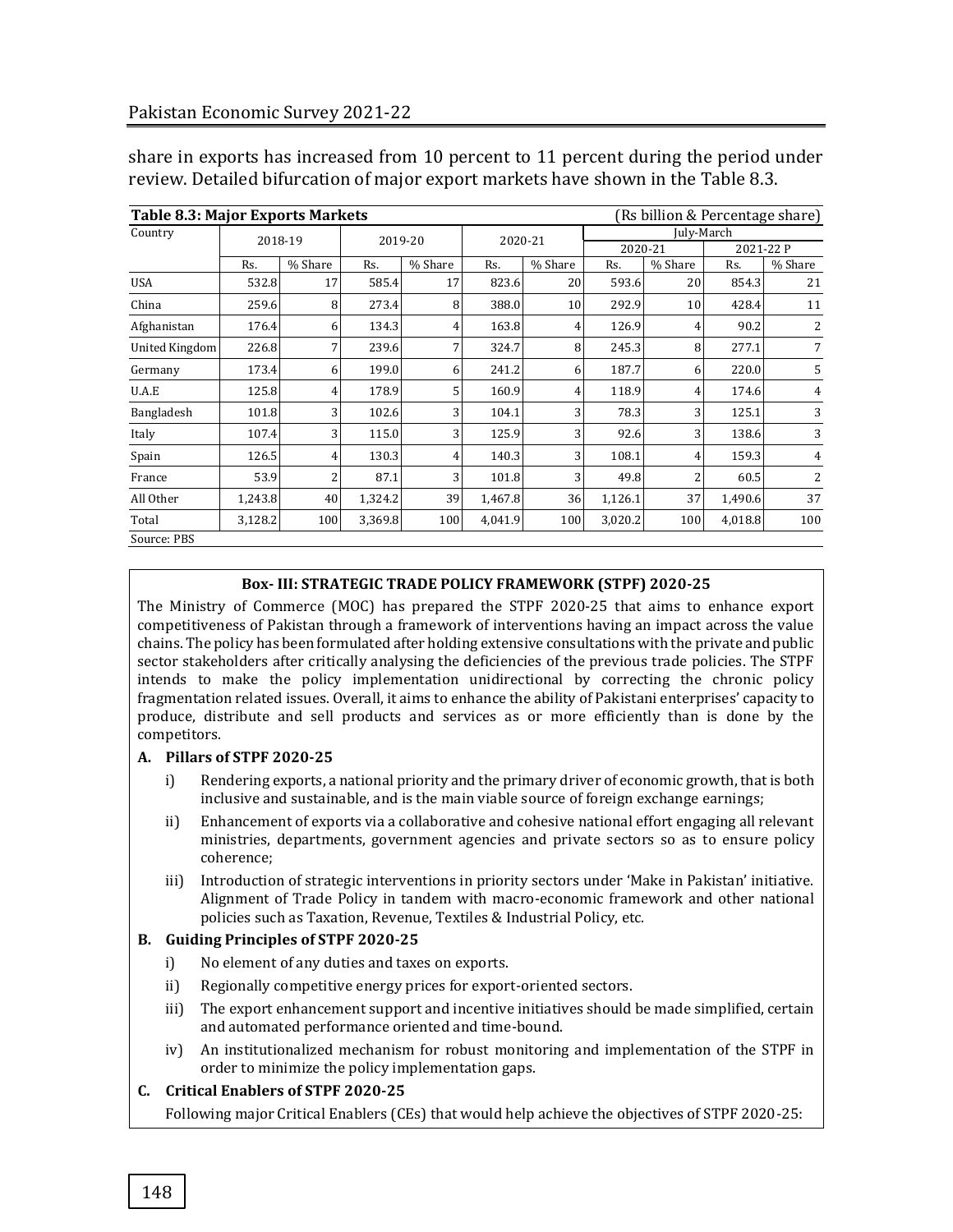- i) **Competitiveness Enhancement** through a. Reduction in Cost of Doing Business, b. Tariff Rationalization, c. Productivity Enhancement, d. Enhancement of Quality of Products: Trade Related Investment
- ii) **Integration into Global Value Chains (GVCs)**
- iii) **Export Ecosystem**

#### **D. Identification of Priority Sectors under STPF 2020-25**

The priority sectors have been identified after studying the international demand trends, on one hand, and on the other, the capacity and capabilities of different export sectors of Pakistan. The guiding principle was to divert the most of efforts and interventions in those sectors that promise greater export opportunities and larger returns. Following priority sectors have been identified in STPF 2020-25 which have been bifurcated into traditional and developmental categories:

|    | <b>Traditional Sectors</b>  | <b>Developmental Sectors</b>     |                                              |  |  |  |  |  |
|----|-----------------------------|----------------------------------|----------------------------------------------|--|--|--|--|--|
| 1. | Textile & Apparel           | 1.                               | Engineering Goods (incl. Auto Parts)         |  |  |  |  |  |
| 2. | Leather                     | 2.                               | Pharmaceutical                               |  |  |  |  |  |
| 3. | <b>Surgical Instruments</b> | 3.                               | Marble & Minerals                            |  |  |  |  |  |
| 4. | Sports Goods                | Processed Food & Beverages<br>4. |                                              |  |  |  |  |  |
| 5. | Carpets                     | 5.                               | Footwear                                     |  |  |  |  |  |
| 6. | Rice                        | 6.<br>Gems & Jewellery           |                                              |  |  |  |  |  |
| 7. | Cutlery                     | 7.                               | Chemicals                                    |  |  |  |  |  |
|    |                             | 8.                               | Meat & Poultry                               |  |  |  |  |  |
|    |                             | 9.                               | Fruits & Vegetables                          |  |  |  |  |  |
|    |                             |                                  | 10. Sea Food                                 |  |  |  |  |  |
|    |                             |                                  | 11. Services Sector (Special focus on<br>IT. |  |  |  |  |  |
|    |                             |                                  | Transport, Logistics & Tourism)              |  |  |  |  |  |

#### **E. National Export Development Board (NEDB)**

In order to oversee the implementation of STPF 2020-25, a cross functional National Export Development Board has been constituted under the chairmanship of the Prime Minister, comprising of senior public sector officials of relevant organizations and private sector representatives.

Source: Ministry of Commerce

## **Bilateral Relation**

Pakistan attaches great importance to its trade relations with other trading partners. Engagements of Pakistan with its trading partners in the outgoing fiscal year are mentioned below:

#### **China-Pakistan**

Pakistan is engaged with China through a bilateral agreement in addition to other commercial agreements.

**1.** During the period July-March FY2022, the MOC, in consultation with the TDAP, launched an awareness campaign for the un-utilized tariff lines for exports under CPFTA-II. The campaign is extended over two FYs (21-22 & 22-23).

## **CARs Region**

**Pak-Uzbekistan Preferential Trade Agreement (PTA):** To enhance market access, MOC signed Pak-Uzbekistan PTA on 3rd March, 2022. Under the PTA, both sides have provided tariff concessions to each other on seventeen items, by reducing duties from 20-100 percent. This would help in enhancing exports to Uzbekistan.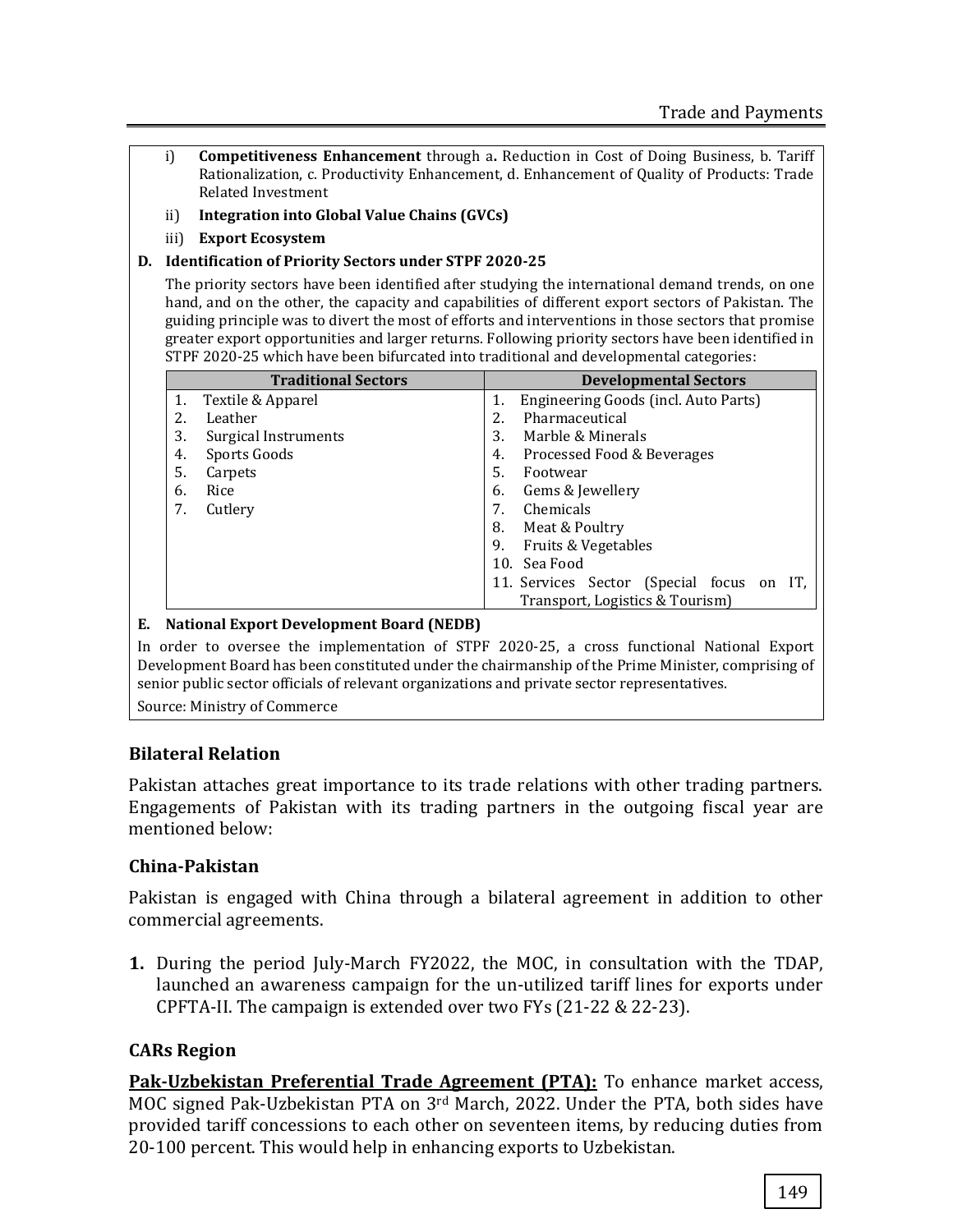- a) **Pakistan-Uzbekistan Business Forum 2021:** 1st Pakistan-Uzbekistan Business Forum was held on 15-17th July, 2021 at Tashkent. More than 2000 business meetings took place during the forum where overall 14 MOUs worth approximately US\$ 50 million were signed.
- b) **Pakistan-Tajikistan Business Forum 2021:** Pak-Tajikistan Business Forum was held on 16th September, 2021 at Dushanbe. B2B meetings for 67 Pakistani companies from diverse sectors of pharmaceutical, textile, logistics, fruits & vegetables, mining etc. were organized with Tajik companies. More than 150 Tajik companies participated in the B2B meetings where Eight Agreements/ MOUs signed and several are under negotiation stage.
- c) **Pakistan-Uzbekistan Business Forum 2022:** 2nd Pakistan-Uzbekistan Business Forum was organized on 2nd March 2022 at Islamabad in which 46 Uzbek companies and 150 Pakistani companies participated and B2B meetings were held and at least six MOUs were signed.

The exports in the non-traditional market of Central Asian Republics, increased by 101 percent during Jul-Mar FY2022

# **DEVELOPMENT OF ECONOMIC CORRIDOR**

MOC has taken following actions to develop Economic Corridor and enhance regional connectivity with landlocked CARs:

- **Signing of Transit Trade Agreement with Uzbekistan:** MOC has signed Agreement between Uzbekistan and Pakistan on Transit Trade (AUPTT) on 15th July, 2021
- **Transit Trade Agreement proposed with Tajikistan:** Pakistan and Tajikistan decided to start negotiations on Transit Trade Agreement during the meeting of Joint Working Group on 12th August 2021.
- **Transit Trade Agreement proposed with Kazakhstan:** Pakistan and Kazakhstan decided to start negotiations on Transit Trade Agreement during the meeting of Joint Working Group on 15th November 2021.

# **Middle East Region**

The exports of traditional markets of Middle East, have increased by 24 percent during July-March FY2022. The major events in these markets are as follows:

- 1. **EXPO 2020:** Pakistan participated in EXPO 2020 from 1st October 2021 to 31stMarch 2022. It has been reported that over one million visitors visited Pakistan Pavilion during first 82 days of the EXPO 2020. Federal & Provincial departments have organized multiple events during the mega EXPO. Pakistan Pavilion was rated among top-15 National Pavilions in EXPO 2020 by CNN. At the end of the EXPO, Pakistan Pavilion was presented Silver Award by International jury, which is a huge achievement.
- **2. Pakistan-GCC FTA Negotiations:** Pak-GCC FTA is a comprehensive agreement covering goods, services, cooperation in investment and various other fields. Pakistan & GCC have resumed FTA negotiations after thirteen years.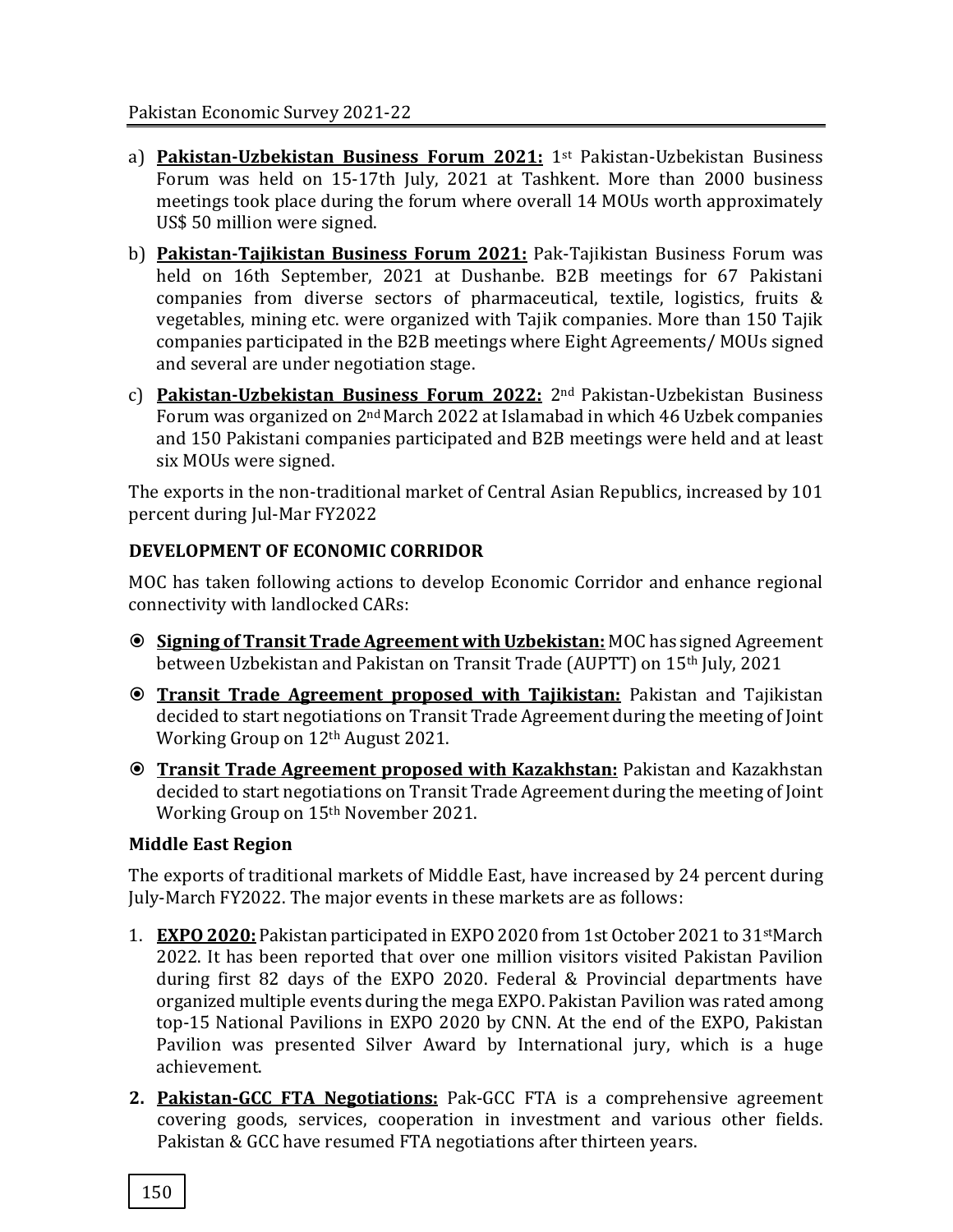3. **Establish of JWG on Trade with Syria:** Pakistan and Syria signed a MOU to establish a Joint Pakistan-Syrian Working Group on Trade & Economic Affairs on 31st of Oct, 2021 in Damascus, Syria. . In this regard, first technical level meeting of JWG was held on 23rd Dec, 2021 to discuss various aspects of trade cooperation.

## **Africa Region**

To enhance exports to the non-traditional market of Africa, MOC launched its Look Africa Policy in 2017/18 to increase commercial presence of Pakistan in Africa, establishment of institutional linkages and strengthening of B2B relations. The exports increased by 12 percent during July-March FY2022.The following initiative has been taken to diversify exports to Africa:

a) **2nd Pakistan Africa Trade Development Conference and Single Country Exhibition:** 2nd Pakistan Africa Trade Development Conference and Single Country Exhibition were successfully organized in Lagos, Nigeria from 23-25 November 2021. Efficient coordination with Pahic Abuja, TDAP, TIA Lagos and Nigerian High Commission in Islamabad ensured participation of more than 240 business persons from Pakistan representing 103 companies and around 75 delegates from other ECOWAS countries. Business deals worth around US\$ 32 million were finalized during the event.

## **United States**

The USA is the largest exports market for Pakistan's products with 20 percent share in Pakistan's total export in 2020-21. Pakistan's main exports to USA are in articles of apparel & home textiles (78percent), intermediate textile (6percent), leather apparels (3percent), sugar confectionary, rice, spices etc. (3percent), surgical goods (2percent), plastics and rubber (2percent), and furniture & sports goods (2percent).

## **Russia**

The balance of trade is in favour of Russia with Pakistan trade deficit balance of US\$ 191.7 million in July-Feb FY2022. The 3rd Joint Working Group meeting on Trade & Investment of the 7th Pakistani-Russian Intergovernmental Commission on Trade, Economic, Scientific and Technical Cooperation was held in Yekaterinburg, Russia on November 24-26, 2021.

## **United Kingdom**

The balance of trade is in favour of Pakistan with a trade balance of US\$ 911.13 million in July-Feb FY 2021-22. Post Brexit, UK has given a firm commitment to Pakistan that it will continue to grant similar market access to the Pakistani products which it currently enjoys under EU GSP plus regime. The Government of UK is going to commence its own GSP scheme called Developing Countries Trading Scheme effective from 2022. The new scheme will replace the UK's current Generalized Scheme of Preferences. Consultation process for the new scheme concluded on 12 September 2021. From Pakistan, the representatives of public sector, private sector and academia participated in the consultation process.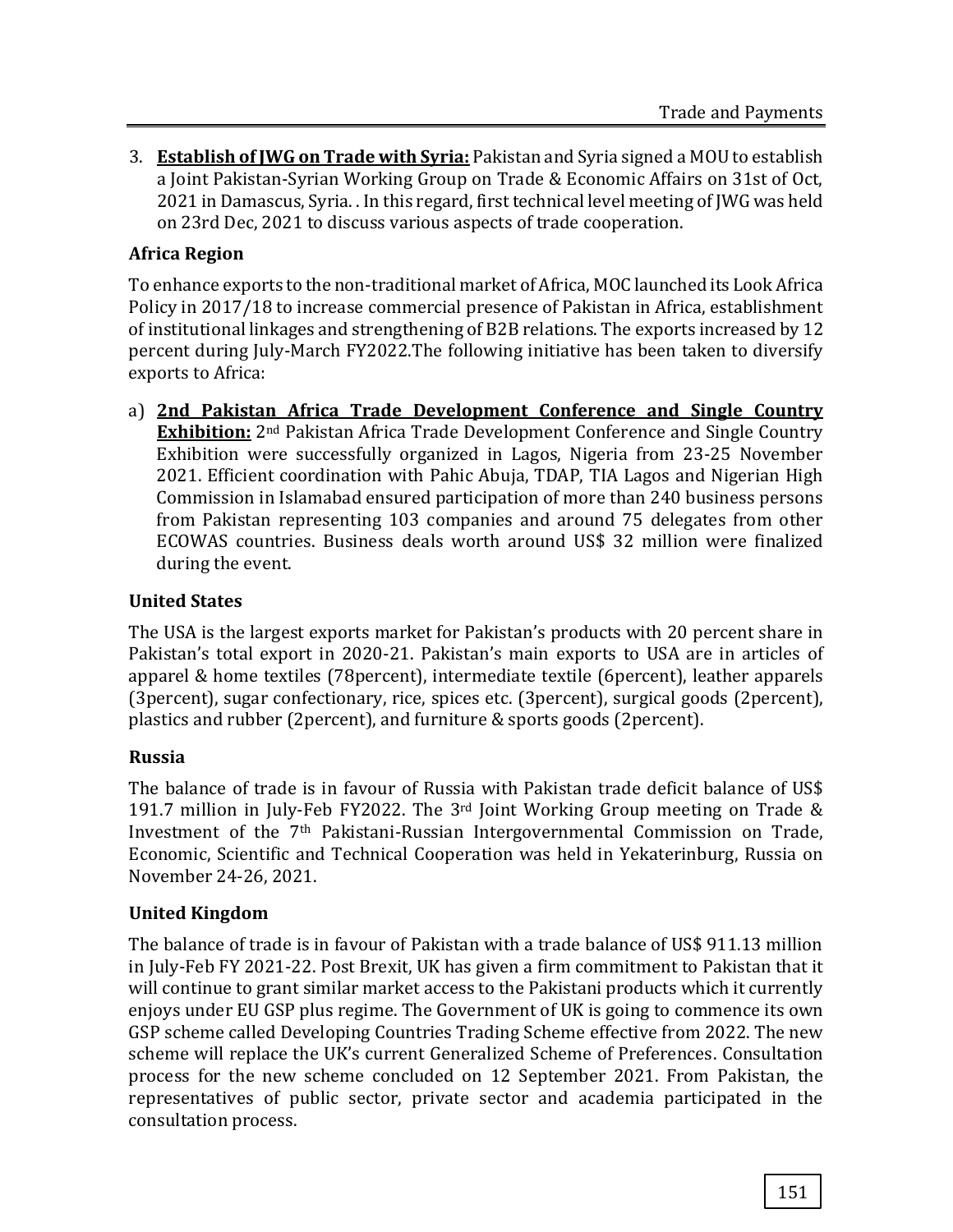#### **Box- IV: 5th Trade Policy Review of Pakistan**

The Trade Policy Review (TPR) is a mandatory exercise undertaken by Trade Policy Review Board (TPRB) of the World Trade Organization (WTO). The review is undertaken every seven years for Pakistan and engages in surveillance of national trade and economic policies from view point of multilateralism. Pakistan being one of founding members of WTO has undergone four such reviews in the past and the 5<sup>th</sup> Trade Policy review stretched over May 2021 to April 2022. Main objectives of TPR are to achieve transparency, better understanding of the reviewed Member's trade policies and practices and contributing to improved adherence by all Members to rules, disciplines and commitments made under the Multilateral Trade Agreements. The review culminates into two reports: 'Government Report' and 'Secretariat Report' which are circulated amongst all WTO Members and hence have an international audience.

Ministry of Commerce served as focal Ministry for the entire process and liaised with all public sector stakeholders to respond to all queries of the TPRB and to compile such reports as are effective to represent the progressive nature of Pakistan's economic and investment potentials. Scope of 'Secretariat Report' is extensive as it relays detailed analytical information regarding economic environment, trade regime, investment regime, trade policies and practices. 'Government Report' comprises of a precise and forward-looking statement from the government focusing on future economic policy aims of the country. After extensive data gathering, analyses and inter-ministerial consultations both the reports were shared with WTO Secretariat and were circulated to all the WTO members.

The Reports were discussed at concluding meetings of TPRB where all WTO Members noted Pakistan's resilience and effective policies in tackling economic shocks of COVID -19 and subsequent economic recovery. Pakistan was commended largely for quick implementation of the Trade Facilitation Agreement (TFA). The Members unanimously appreciated Pakistan's active engagement at the WTO upholding the values and fundamental principles of the WTO and support for developing countries & invited Pakistan to join other international agreements on various trade pertinent matters for further integration into multilateralism.

Source: Ministry of Commerce

#### **Imports**

The total imports during Jul-Mar FY2022 clocked at US\$ 58.9 billion as compared to US\$ 39.5 billion in the same period last year, showing a growth of 49.1 percent (Table 8.4). The increase in imports is recorded in all the major groups. Multiple factors have contributed to the steep rise in imports during Jul-Mar FY2022. Rising global commodity prices contributed significantly to the increasing import volume.

Disaggregated data on imports indicates that the energy group is the largest source of the increase in imports, contributing over one-third to the YoY increase in imports during the period. Similarly, price-led pressures were also noted across non-energy commodities imported by Pakistan, such as edible oil (palm and soybean), sugar, tea, fertilizer, and steel. At the same time, the domestic demand for imported raw materials (such as cotton and steel) and capital goods was also elevated in the wake of the policyinduced economic rebound.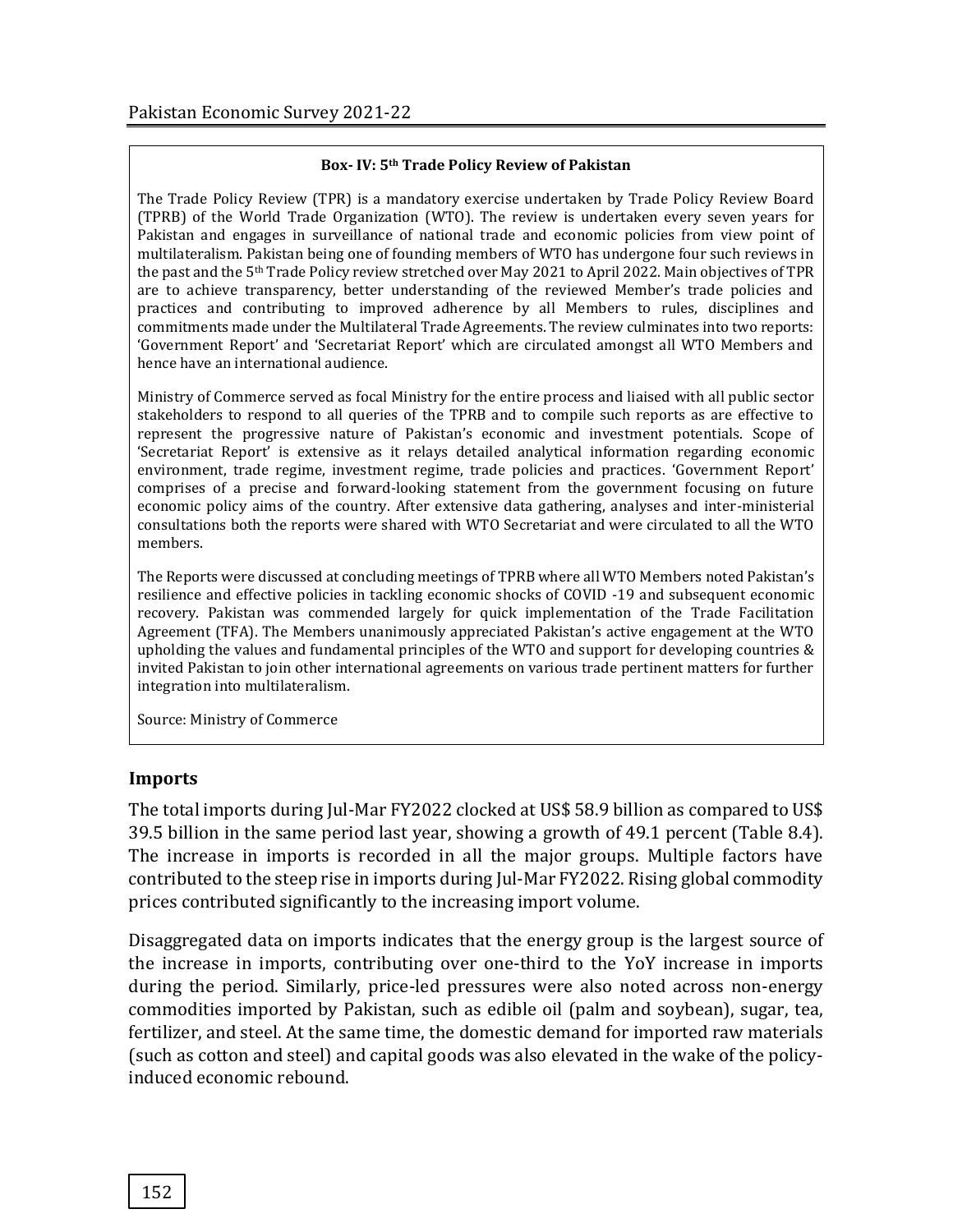## **Measures to Curtail Unnecessary Imports**

The broad-based up surge in global commodity prices, COVID-19 vaccine imports, and demand-side pressures, all contributed to the rising imports. While the PKR exchange rate acted as a shock absorber and depreciated, in response to external payments pressure. Following regulatory measures were taken to curtail the import burden:

- **Imposition of 100 percent cash margin requirements**: In September 2021, the SBP decided to impose 100 percent cash margin requirement (CMR) on the import of 114 non-essential items. The SBP imposed CMRs on a further 177 items in April 2022. As of April 15, 2022, CMRs are applicable on a total of 702 items, covering 22 percent of overall imports in the country.
- **Tightening in prudential regulations for auto and consumer financing**: To moderate domestic demand and the import burden from the transport segment, the SBP made the following changes to prudential regulations for auto financing.
	- o Maximum tenure of auto finance reduced from seven to five years;
	- o Maximum tenure of personal loans reduced from five to four years;
	- o Maximum debt-burden ratio, allowed to a borrower, decreased from 50 to 40 percent;
	- o All auto financing limits availed by one person from all banks/DFIs, in aggregate, not to exceed Rs 3 million at any point in time; and
	- o Minimum down payment for auto financing increased from 15 percent to 30percent;
- **Increase in cash reserve requirement for banks**: The SBP increased the average cash reserve requirement (CRR), to be maintained by banks during a two-week period, from 5 percent to 6 percent, and the minimum CRR to be maintained each day from 3 percent to 4 percent. The measure is expected to moderate domestic demand, and also encourage banks to actively pursue deposit mobilization efforts.
- Imported motor cars, SUVs and other motor vehicles
	- o of cylinder capacity exceeding 1800cc to 3001cc has been increased FED from 25 percent to 30 percent ad val.
	- o of cylinder capacity exceeding 3001cc FED has been increased from 30 percent to 40 percent ad val.
- Imported double cabin (4x4) pick-up vehicles, FED has been increased from 25 percent to 30 percent ad val.
- Rate of sales tax on imported EV in CBU condition has been enhanced from 5 percent to 12.5 percent.
- The sale tax @ 17 percent ad valorem has been introduced for imported mobile devices valuing more than US\$ 200.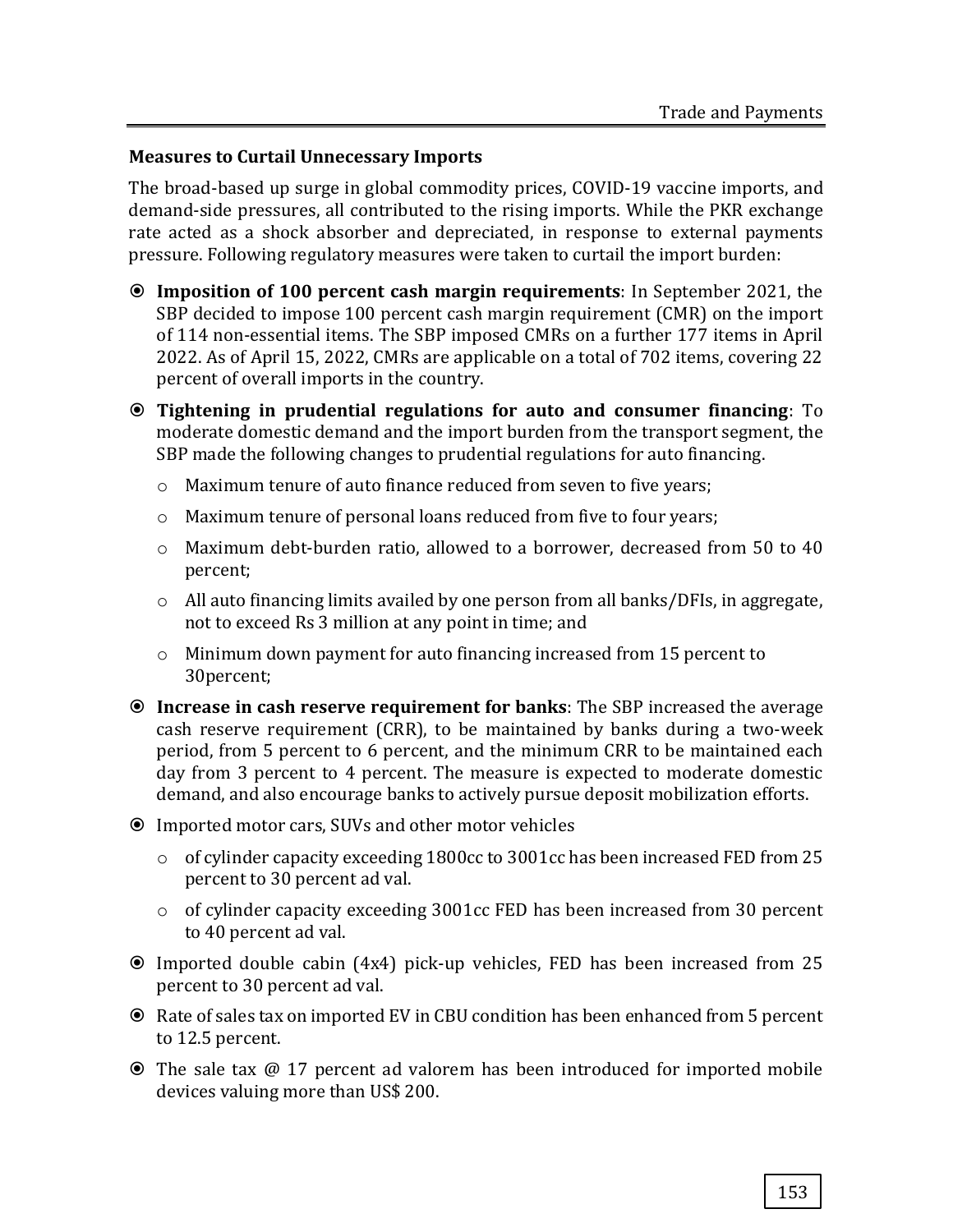#### Pakistan Economic Survey 2021-22

 Eighth Schedule has now been streamlined and a number of reduced rates and concessionary regimes have been withdrawn, bringing these goods under standard regime.

| <b>Particulars</b> |                              | <b>July-March</b><br>Units<br>Value in US\$ million |          | % Change<br>in Value | <b>July-March</b><br>Quantity | % Change<br>in Quantity |                |         |
|--------------------|------------------------------|-----------------------------------------------------|----------|----------------------|-------------------------------|-------------------------|----------------|---------|
|                    |                              |                                                     | 2020-21  | $2021 - 22(P)$       |                               | 2020-21                 | $2021 - 22(P)$ |         |
|                    | <b>Total</b>                 |                                                     | 39,489.3 | 58,867.6             | 49.1                          |                         |                |         |
| А.                 | <b>Food Groups</b>           |                                                     | 6,121.4  | 7,067.7              | 15.5                          |                         |                |         |
|                    | Milk & Milk food             | M.T                                                 | 76.8     | 74.3                 | $-3.3$                        | 43,675                  | 35.796         | $-18.0$ |
|                    | Wheat Un milled              | M.T                                                 | 938.3    | 795.3                | $-19.1$                       | 3,612,638               | 2,206,880      | $-38.9$ |
|                    | Dry Fruits                   | M.T                                                 | 69.7     | 54.0                 | $-22.5$                       | 66,766                  | 77,902         | 16.7    |
|                    | Tea                          | M.T                                                 | 435.1    | 487.1                | 12.0                          | 194,961                 | 199,807        | 2.5     |
|                    | Spices                       | M.T                                                 | 157.6    | 176.0                | 11.7                          | 138,407                 | 115,414        | $-16.6$ |
|                    | Edible Oil (Soyabean& Palm)  | M.T                                                 | 1,909.3  | 2,834.0              | 48.4                          | 2,516,070               | 2,325,117      | $-7.6$  |
|                    | Sugar                        | M.T                                                 | 127.5    | 190.9                | 49.7                          | 279,604                 | 311,031        | 11.2    |
|                    | Pulses                       | M.T                                                 | 448.4    | 477.7                | 6.5                           | 842,643                 | 720,433        | $-14.5$ |
|                    | Other Food Items             |                                                     | 1,913.8  | 1,978.6              | 3.4                           |                         |                |         |
| <b>B.</b>          | <b>Machinery Group</b>       |                                                     | 4,481.0  | 5,565.7              | 24.2                          |                         |                |         |
|                    | Power generating Machines    |                                                     | 1,356.1  | 1,235.9              | $-8.9$                        |                         |                |         |
|                    | <b>Office Machines</b>       |                                                     | 332.7    | 464.0                | 39.5                          |                         |                |         |
|                    | <b>Textile Machinery</b>     |                                                     | 381.9    | 624.8                | 63.6                          |                         |                |         |
|                    | Const. & Mining Machines     |                                                     | 104.6    | 138.5                | 32.4                          |                         |                |         |
|                    | Aircrafts, Ships and Boats   |                                                     | 373.4    | 532.9                | 42.7                          |                         |                |         |
|                    | <b>Agriculture Machinery</b> |                                                     | 66.0     | 90.6                 | 37.3                          |                         |                |         |
|                    | Other Machinery Items        |                                                     | 1,866.4  | 2,479.1              | 32.8                          |                         |                |         |
| $C_{\cdot}$        | <b>Petroleum Group</b>       |                                                     | 5,471.0  | 10,944.7             | 100.0                         |                         |                |         |
|                    | Petroleum Products           | M.T                                                 | 3,447.6  | 7,290.0              | 111.4                         | 10,439,837              | 12,532,860     | 20.0    |
|                    | Petroleum Crude              | M.T                                                 | 2,023.4  | 3,687.7              | 82.3                          | 6,422,166               | 6,647,166      | 3.5     |
| D.                 | <b>Consumer Durables</b>     |                                                     | 2,623.6  | 4,181.5              | 59.4                          |                         |                |         |
|                    | Road Motor Vehicles          |                                                     | 1,545.6  | 2,693.8              | 74.3                          |                         |                |         |
|                    | Electric Mach.& Appliances   |                                                     | 1,077.9  | 1,487.7              | 38.0                          |                         |                |         |
| E.                 | <b>Raw Materials</b>         |                                                     | 7,160.7  | 9,596.6              | 34.0                          |                         |                |         |
|                    | Raw Cotton                   | M.T                                                 | 1,032.1  | 1,205.5              | 16.8                          | 624,945                 | 533,871        | $-14.6$ |
|                    | Synthetic Fibre              | M.T                                                 | 441.0    | 562.3                | 27.5                          | 346,248                 | 291,364        | $-15.9$ |
|                    | Silk Yarn (Synth & Arti)     | M.T                                                 | 499.8    | 650.2                | 30.1                          | 317,440                 | 293,191        | $-7.6$  |
|                    | Fertilizer Manufactured      | M.T                                                 | 440.2    | 675.2                | 53.4                          | 1,256,943               | 1,231,926      | $-2.0$  |
|                    | Insecticides                 | M.T                                                 | 129.9    | 135.7                | 4.0                           | 28,509                  | 24,379         | $-14.5$ |
|                    | Plastic Material             | M.T                                                 | 1,771.1  | 2,324.9              | 31.3                          | 1,449,276               | 1,452,426      | 0.2     |
|                    | Iron & steel Scrap           | M.T                                                 | 1,418.8  | 1,856.1              | 30.8                          | 3,830,128               | 3,128,070      | $-18.3$ |
|                    | Iron & steel                 | M.T                                                 | 1,427.8  | 2,186.7              | 53.1                          | 2,309,097               | 2,782,458      | 20.5    |
| F.                 | <b>Telecom</b>               |                                                     | 1,913.7  | 2,125.4              | 11.1                          |                         |                |         |
| G.                 | <b>All Other Items</b>       |                                                     | 11,718.0 | 19,353.5             | 65.2                          |                         |                |         |
|                    | P: Provisional               |                                                     |          |                      |                               |                         |                |         |
|                    | Source: PBS                  |                                                     |          |                      |                               |                         |                |         |

The food group with a share of 12.2 percent in total imports, increased by 15.5 percent during Jul-Mar FY2022, and its import clocked at US\$ 7067.7 million as against US\$ 6121.3 million during the comparable period last year. Within food group, surge has been observed in the import of tea, sugar, palm oil, soya bean oil and pluses.

The import of petroleum group increased by 96.1 percent during Jul-Mar FY2022 and reached US\$ 14812.5 million as compared to the US\$ 7553.9 million corresponding period last year, mainly due to historically high global oil prices. Within the petroleum group, the petroleum products increased both in quantity and value by 20.0 percent and 111.4 percent, respectively. Petroleum crude increased tremendously in value by 82.2 percent and quantity increased meagerly by 3.5 percent during Jul-Mar FY2022 as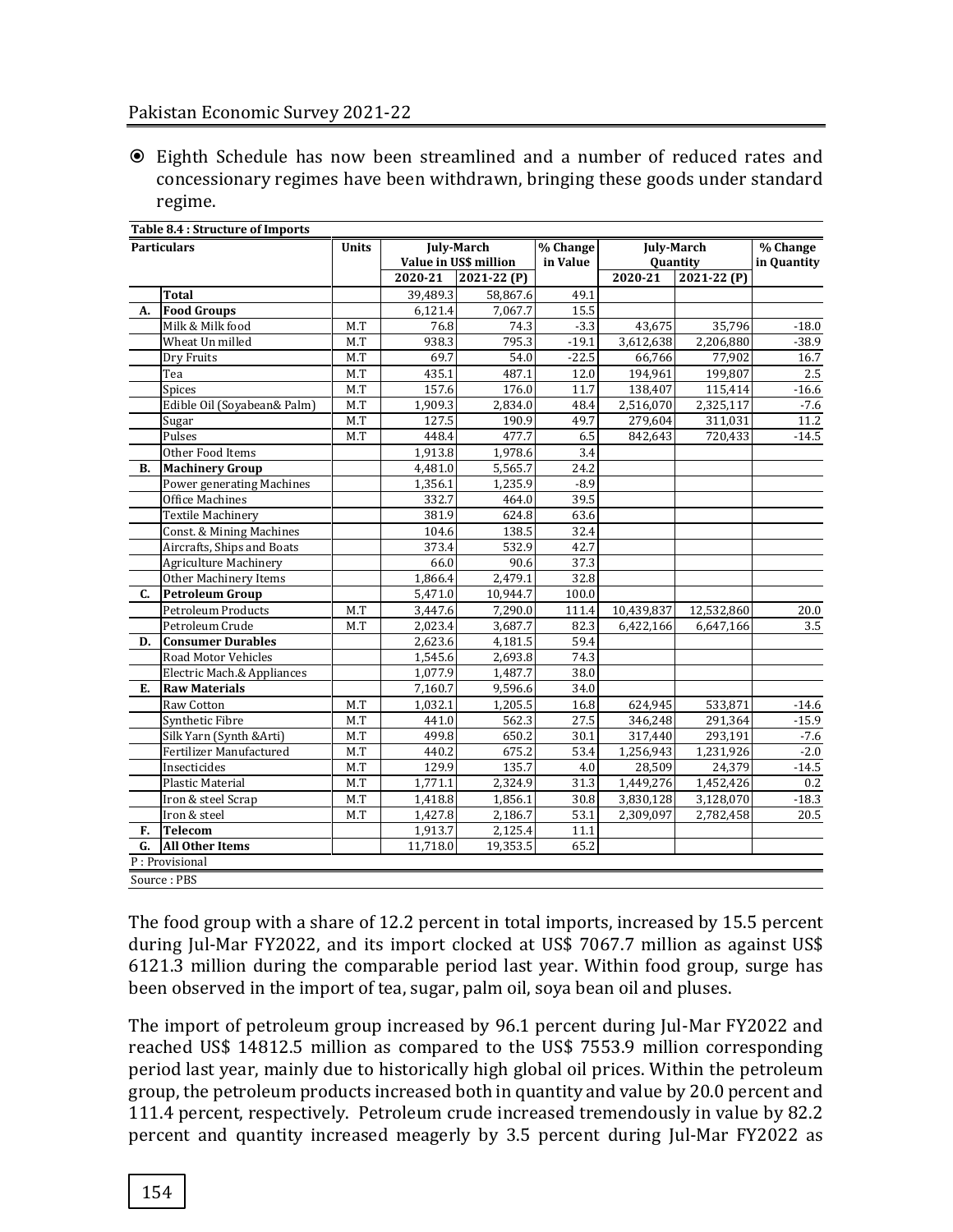

compared to the same period last year, despite a huge increase in unit prices internationally.

Machinery Group is vital engine of growth for successful industrial and manufacturing sector development. Its import increased substantially by 21.7 percent and reached US\$ 8684.5 million during Jul-Mar FY2022 as compared to US\$ 7132.8 million the same period last year. Within this group, import bill of power generating machinery decreased by 8.9 percent and reached US\$ 1235.8 million as compared to US\$ 1356.0 same period last year. The import bill of textile machinery registered an increase of 64.7 percent (US\$ 621.7 million) during Jul-Mar FY2022 against (US\$ 377.5 million) last year. The textile sector availed Rs 94.6 billion loans under TERF and LTFF during Jul-Mar FY 2022 as against Rs 68.8 billion, which may have augmented the demand for textile machinery.

Electrical machinery & Apparatus imports registered a growth of 37.5 percent (US\$ 1515.2 million) during Jul-Mar FY2022 over (US\$1101.7 million) in the same period last year. The ongoing increase in industrial activity, specifically in textile industry and transport sector, raised the demand for switch gears and other electrical equipment leading to the increased demand of electrical machinery.

Within the machinery group, telecom sector imports accelerated by 11.1 percent (US\$) 2136.5 million) during Jul-Mar FY2022 compared to (US\$ 1923.4 million) last year. Mobile phone imports in Pakistan increased by 3.9 percent during Jul-Mar FY2022 and reached US\$ 1596.3 million as compared to US\$ 1535.9 million same period last year.

The import of transport group surged by 67.5 percent and reached US\$ 3367.4 million during Jul-Mar FY2022 as compared to US\$ 2010.3 million last year. The import of road motor vehicle increased by 73.2 percent of which CBU increased by 94.3 percent and CKD/SKD increased by 78.7 percent.

Metal group import increased by 38.4 percent and reached US\$ 5011.9 million. The reviving activity in the construction and automobile sectors led to an increase in import of iron and steel by 53.1 percent in value and 20.5 percent in quantity during Jul-Mar FY2022. Imports of iron and steel scrap increased in value by 30.8 percent despite a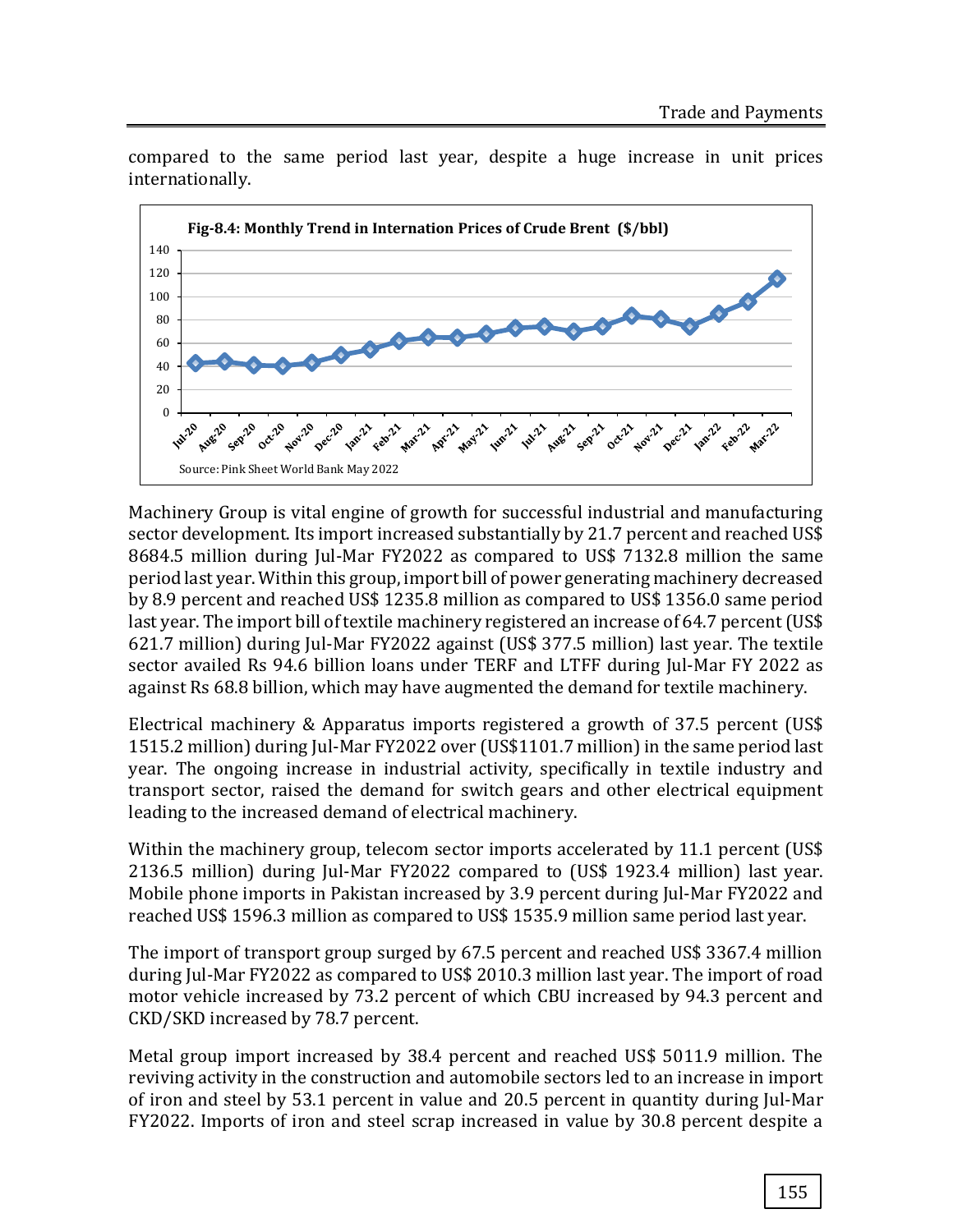decline of 18.3 percent in quantity during Jul-Mar FY2022 mainly due to rising prices internationally.

In the textile group, import of raw cotton witnessed an increase in value by 16.8 percent and its quantity declined by 14.6 percent during Jul-Mar FY2022 as compared to the same period last year on account of higher international prices.

# **Direction of Imports**

Pakistan imports from countries like China, Saudi Arabia, UAE, and Indonesia constitute around 50 percent of the total imports. The share of imports from China has increased from 27 percent to 28 percent during Jul-Mar FY2022. Share of imports from USA has decreased from 6 percent to 5 percent during the period under review. Change in Pakistan's import pattern in subsequent years is shown in Table 8.5

| <b>Table 8.5: Major Import Markets</b><br>(Rs billion & Percentage share) |        |         |         |         |         |         |                   |         |           |              |  |
|---------------------------------------------------------------------------|--------|---------|---------|---------|---------|---------|-------------------|---------|-----------|--------------|--|
| Country                                                                   |        | 2018-19 | 2019-20 |         | 2020-21 |         | <b>Iulv-March</b> |         |           |              |  |
|                                                                           |        |         |         |         |         |         | 2020-21           |         | 2021-22 P |              |  |
|                                                                           | Rs.    | % Share | Rs.     | % Share | Rs.     | % Share | Rs.               | % Share | Rs.       | % Share      |  |
| China                                                                     | 1734.3 | 23      | 1909.2  | 27      | 2473.8  | 28      | 1728.8            | 27      | 2828.7    | 28           |  |
| <b>UAE</b>                                                                | 1020.1 | 14      | 812.7   | 12      | 878.6   | 10      | 601.1             | 9       | 983.6     | 10           |  |
| Saudi Arabia                                                              | 401.3  | 5       | 273.6   | 4       | 426     | 5       | 301.9             | 5       | 567.1     | 6            |  |
| Kuwait                                                                    | 185.8  | 2       | 178.7   | 3       | 247.4   | 3       | 167.0             | 3       | 334.7     | 3            |  |
| Indonesia                                                                 | 327.3  | 4       | 339.6   | 5       | 506.9   | 6       | 360.6             | 6       | 594.6     | 6            |  |
| India                                                                     | 204.8  | 3       | 59.95   |         | 50.67   | 1       | 38.3              |         | 47.7      | $\mathbf{0}$ |  |
| U.S.A                                                                     | 368.9  | 5       | 396.7   | 6       | 459.4   | 5       | 351.1             | 6       | 551       | 5            |  |
| Japan                                                                     | 246.1  | 3       | 174.7   | 2       | 249     | 3       | 173.8             | 3       | 304.6     | 3            |  |
| Germany                                                                   | 142.6  | 2       | 124.2   | n       | 162.2   | 2       | 122.2             | 2       | 134.1     |              |  |
| Malaysia                                                                  | 145.5  | 2       | 148.8   | 2       | 175.8   | 2       | 134.3             | 2       | 179.9     | 2            |  |
| All Other                                                                 | 2666.5 | 36      | 2611.5  | 37      | 3352.6  | 37      | 2400.1            | 38      | 3593      | 36           |  |
| <b>Total</b>                                                              | 7443.3 | 100     | 7029.8  | 100     | 8982.4  | 100     | 6376.1            | 100     | 10119     | 100          |  |
| P: Provisional                                                            |        |         |         |         |         |         |                   |         |           |              |  |
| Source: Pakietan Rureau of Statistics                                     |        |         |         |         |         |         |                   |         |           |              |  |

Source: Pakistan Bureau of Statistics

# **Balance of Payment**

Amidst the challenging present global environment, Pakistan's external account also came under strain during Jul-Mar FY2022 and the trade deficit widened substantially over last year. On one hand, export receipts and workers' remittances both reached record-high levels during the nine-month period. On the other hand, however, the import payments also registered a sizable, broad-based increase. As a result, the current account deficit widened considerably over last year. These payment pressures manifested on the interbank PKR-USD exchange rate, which depreciated 14.1 percent during Jul-Mar FY2022. The SBP's FX reserves also came under pressure from Q2 onwards, dropping US\$ 5.9 billion during Jul-Mar FY2022 to US\$ 11.4 billion by end-March 2022.

# **Current Account**

During Jul-Mar FY2022, current account posted a deficit of US\$ 13169 million against a deficit of US\$ 275 million last year. The major contributor to the higher current account deficit was the 55.5 percent increase in the merchandise trade deficit during Jul-Mar FY2022.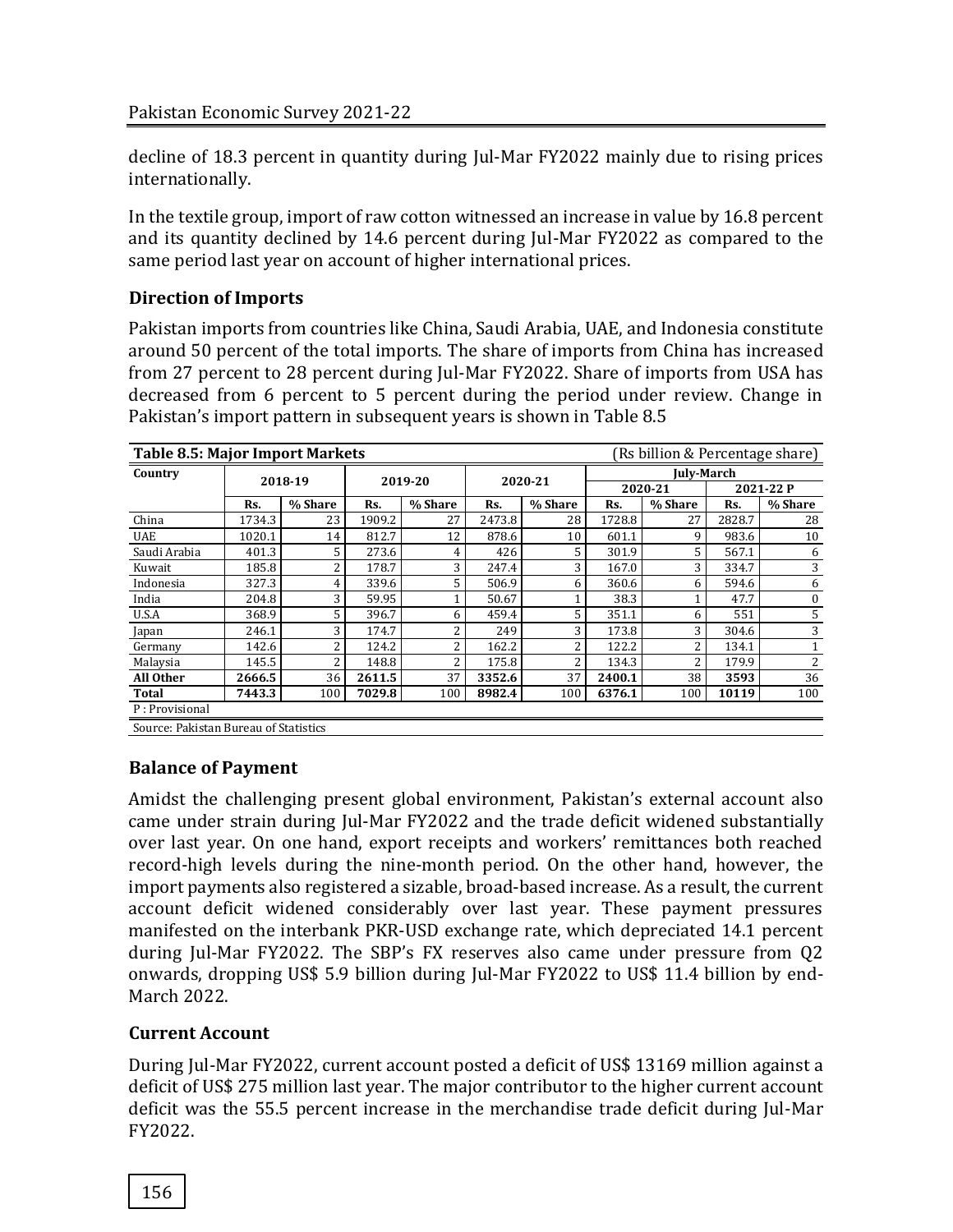

| <b>Table 8.6: Summary Balance of Payments</b><br>US\$ million |           |          |            |           |  |  |  |  |
|---------------------------------------------------------------|-----------|----------|------------|-----------|--|--|--|--|
| Items                                                         | July-June |          | July-March |           |  |  |  |  |
|                                                               | 2019-20   | 2020-21  | 2020-21    | 2021-22 P |  |  |  |  |
| <b>Current Account Balance</b>                                | -4449     | $-2820$  | $-275$     | $-13.169$ |  |  |  |  |
| Trade Balance                                                 | $-21109$  | $-28634$ | -19349     | $-30097$  |  |  |  |  |
| <b>Exports of Goods FOB</b>                                   | 22536     | 25639    | 18,713     | 23,699    |  |  |  |  |
| Imports of Goods FOB                                          | 43645     | 54273    | 38,062     | 53,796    |  |  |  |  |
| Service Balance                                               | $-3316$   | $-2516$  | $-1943$    | $-3179$   |  |  |  |  |
| <b>Exports of Services</b>                                    | 5437      | 5945     | 4,404      | 5,156     |  |  |  |  |
| <b>Imports of Services</b>                                    | 8753      | 8461     | 6,347      | 8,335     |  |  |  |  |
| Income Account Balance                                        | -5459     | $-4400$  | $-3318$    | $-3905$   |  |  |  |  |
| Income: Credit                                                | 479       | 508      | 355        | 488       |  |  |  |  |
| Income: Debit                                                 | 5938      | 4908     | 3,673      | 4,393     |  |  |  |  |
| Balance on Secondary Income                                   | 25435     | 32730    | 24,335     | 24,012    |  |  |  |  |
| Of which:                                                     |           |          |            |           |  |  |  |  |
| Workers' Remittances                                          | 23131     | 29450    | 21.436     | 22,952    |  |  |  |  |
| Source: State Bank of Pakistan                                |           |          |            |           |  |  |  |  |
| P: Provisional                                                |           |          |            |           |  |  |  |  |

In the primary income account, the deficit rose to US\$ 3.9 billion (17.7 percent) in Jul-Mar FY2022, mainly due to a 20.7 percent uptick in interest payments during the period. Interest payments on official debt (including sovereign bonds) rose significantly during the period, partly reflecting the impact of rising global interest rate benchmarks on floating rate debt. Furthermore, profit and dividend repatriations also rose 12.2 percent during the period, contributing to deteriorate primary income account deficit.

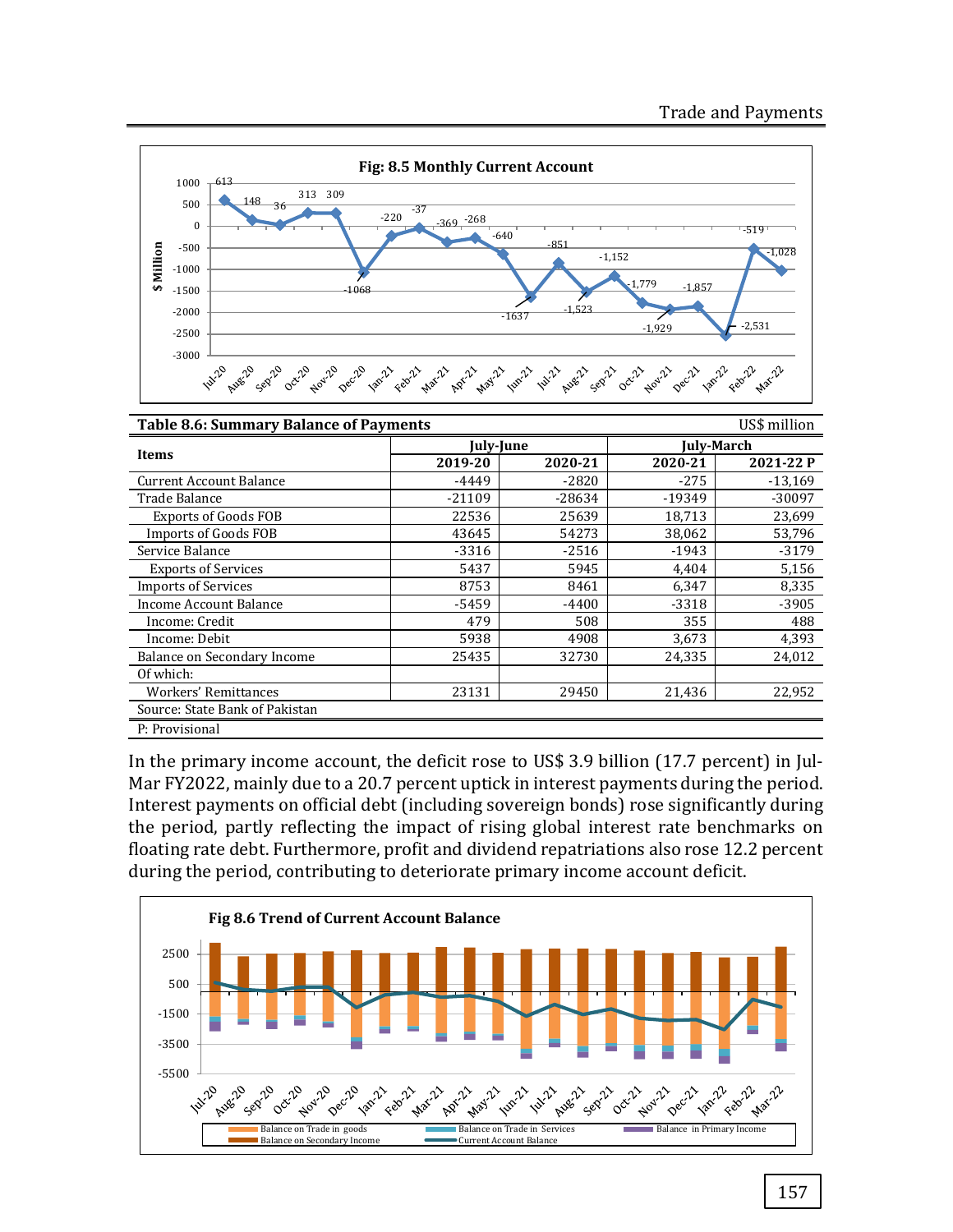## **Balance in Trade of Goods and Services**

During Jul-Mar FY2022, export of goods grew by 26.6 percent and reached US\$ 23.7 billion as compared to US\$ 18.7 billion the same period last year. Import of goods grew by 41.3 percent to US\$ 53.8 billion during Jul-Mar FY2022 as compared to US\$ 38.1 billion the same period last year. Consequently, the trade deficit increased by 55.5 percent to US\$ 30.1 billion as compared to US\$ 19.3 billion last year.

The exports of services grew by 17.1 percent and reached US\$ 5.2 billion during Jul-Mar FY2022 as compared to US\$ 4.4 billion last year. This increase may be attributed due to 29.3 percent increase in net information and communication technology (ICT) services export, as higher earnings from call centre, and software development and consultancy services.





On the other side, import of services increased by 31.3 percent during Jul-Mar FY2022 and stood at US\$ 8.3 billion as compared to US\$ 6.3 billion last year. The higher goods imports had a spill over effect on the services account that led to a YoY doubling in freight import charges during Jul-MarFY2022. The resumption of international air travel also led to an increase in air transport and travel services imports. However, due to the rise in transport and travel services imports, the overall services account posted a deficit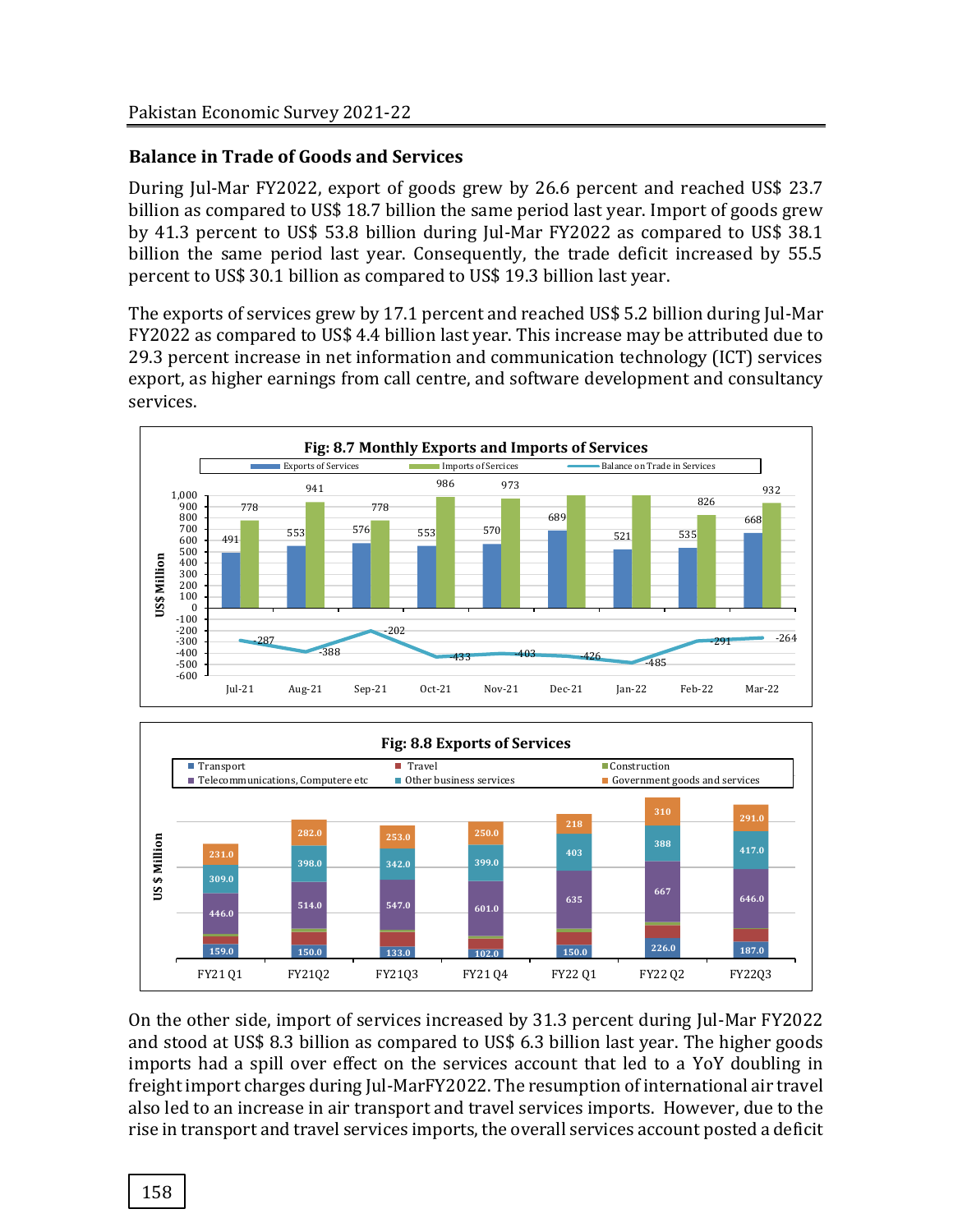

of US\$ 3.2 billion in Jul-Mar FY2022 as against a deficit of US\$ 1.9 billion same period last year.

## **Remittances**

Worker remittances have remained an important source of foreign exchange earnings over the years and are considered to be the dominant force to keep current account deficit at a manageable level.

According to the World Migration Report 2022, the number of international migrants has grown to 281 million (3.6 percent of world's population) in 2020 as compared to 272 million in 2019. The number of air passengers globally dropped 60 percent in 2020 on account of COVID-19 travel restriction to 1.8 billion (down from 4.5 billion in 2019) while at the same time internal displacement increased to 40.5 million (up from 31.5 million in 2019) due to disaster, conflict and violence.

Out of all international migrants over 40 percent in 2020 were born in Asia, primarily originating from India, China and South Asian countries such as Bangladesh, Pakistan and Afghanistan. During 2021 Bureau of Emigration and Oversee Employment (BE&OE) and Oversee Employment Corporation (OEC) have registered 288,280 workers for overseas employment. During Jan-Mar 2022 number of Pakistanis registered 222749.

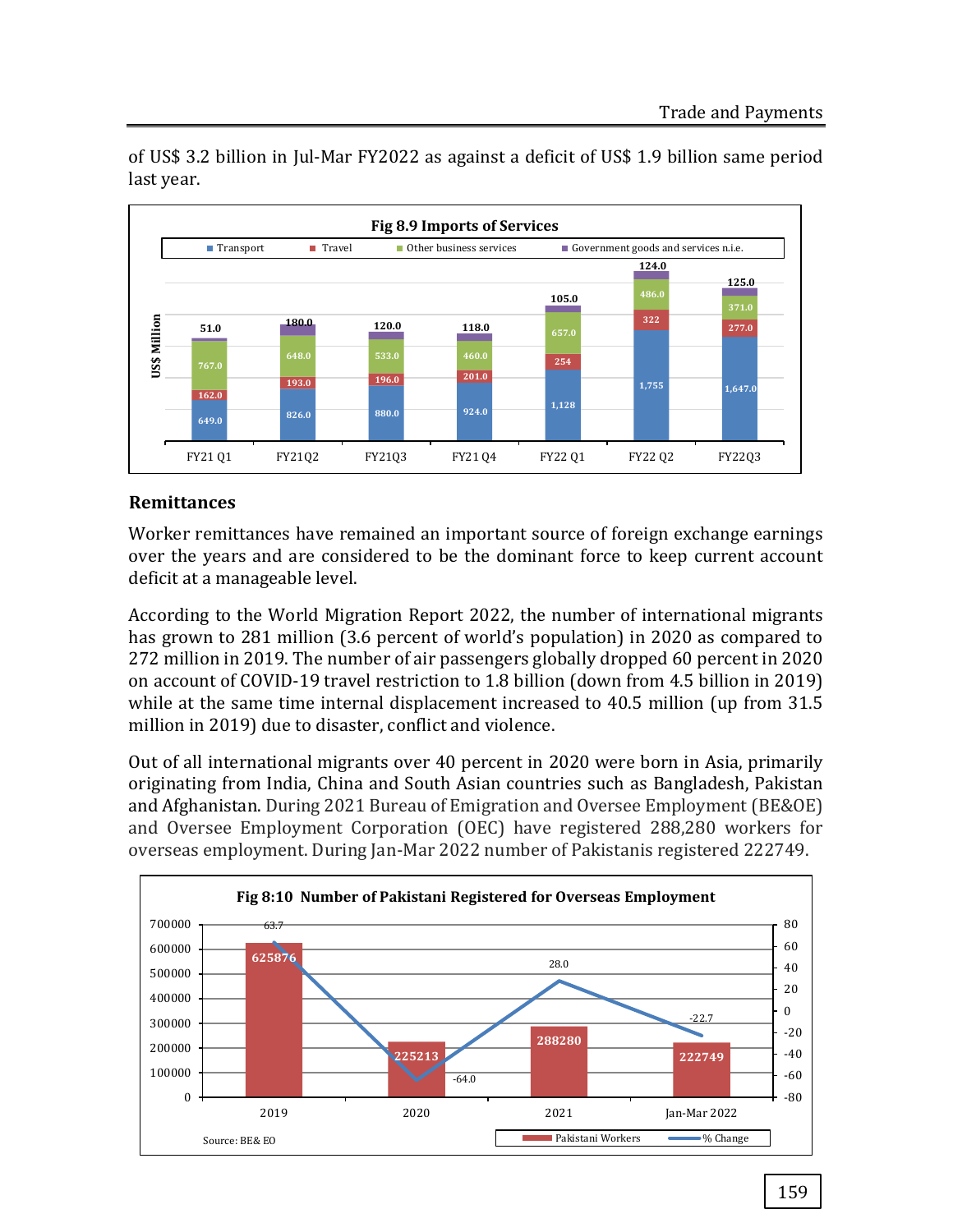In case of Pakistan, workers' remittances have been rising consistently since FY2018 and the trend continued in FY2022 with a commendable growth of 7.1 percent and reached to US\$ 22.9 billion during the Jul-Mar FY2022.On MoM basis, remittances increased by 28.3 percent in March (US\$ 2.8 billion) compared to February (US\$ 2.2 billion). On YoY basis, remittances increased by 3.2 percent to US\$ 2.8 billion in March 2022 (US\$ 2.7 billion in March 2021). The increase in remittances mainly due to Holy month of Ramadan as money is sent home for donation, charity, and Zakat and Eid festivals. Workers' remittances continued their unprecedented run of remaining above US\$2 billion since June 2020.

The data of Workers' Remittances has been revised upward to reflect inflows into Roshan Digital Accounts (RDA) that are related to local consumption (like payment of utility bills, transfer to local PKR account, etc.) from November 2021 and onward. Since data on these conversions were not previously available by country, hence, these were reported under 'other private transfers' in the balance of payments statistics.

| Table 8.7: Country/Region Wise Cash Worker's Remittances |            |         |                 |              |  |  |  |  |  |
|----------------------------------------------------------|------------|---------|-----------------|--------------|--|--|--|--|--|
|                                                          | July-March |         | (US\$ billions) |              |  |  |  |  |  |
| Country/Region                                           | 2020-21    | 2021-22 | % Change        | <b>Share</b> |  |  |  |  |  |
| Saudi Arabia                                             | 5738.9     | 5809.9  | 1.2             | 25.3         |  |  |  |  |  |
| U.A.E.                                                   | 4524.8     | 4283.9  | $-5.3$          | 18.7         |  |  |  |  |  |
| <b>USA</b>                                               | 1830.5     | 2211.3  | 20.8            | 9.6          |  |  |  |  |  |
| U.K.                                                     | 2905.6     | 3187.3  | 9.7             | 13.9         |  |  |  |  |  |
| Other GCC Country                                        | 2461.6     | 2665.5  | 8.3             | 11.6         |  |  |  |  |  |
| Malaysia                                                 | 154.6      | 106.4   | $-31.2$         | 0.5          |  |  |  |  |  |
| <b>EU</b> Countries                                      | 1951.7     | 2504.8  | 28.3            | 10.9         |  |  |  |  |  |
| <b>Others Countries</b>                                  | 1868.8     | 2182.9  | 16.8            | 9.5          |  |  |  |  |  |
| Total                                                    | 21436.5    | 22952.0 | 7.1             | 100.0        |  |  |  |  |  |
| Source: State Bank of Pakistan                           |            |         |                 |              |  |  |  |  |  |

During Jul-Mar FY2022, the share of remittances from Saudi Arabia stood at 25.3 percent (US\$ 5809.9 million), U.A.E 18.7 percent (US\$ 4283.9 million), USA 9.6 percent (US\$ 2211.3 million), U.K 13.9 percent (US\$ 3187.3 million), other GCC countries 11.6 percent (US\$ 2665.5 million), EU 10.9 percent (US\$ 2504.8 million), Malaysia 0.7 percent (US\$ 106.4 million) and other countries 9.5 percent.

Several measures were taken to increase Workers Remittances:

- **SOHNI DHARTI REMITTANCE PROGRAM (SDRP):** The Sohni Dharti Remittance Program (SDRP) offered jointly by the SBP, MoF and Financial Institutions (FIs) launched on November 25, 2021. SDRP is an innovative program designed to incentivize Pakistani workers abroad to send remittances to Pakistan through banks and exchange companies and earn reward points.
- **Rationalization of Reimbursement of TT Charges Scheme:** Under the Scheme, domestic banks are now being disbursed Saudi Riyal (SAR) 20 per remittance transaction of USD 100/- or above subject to the condition, inter alia, that the remitter and the beneficiary have not been charged any remittance fee or any other charges for execution of remittance transaction.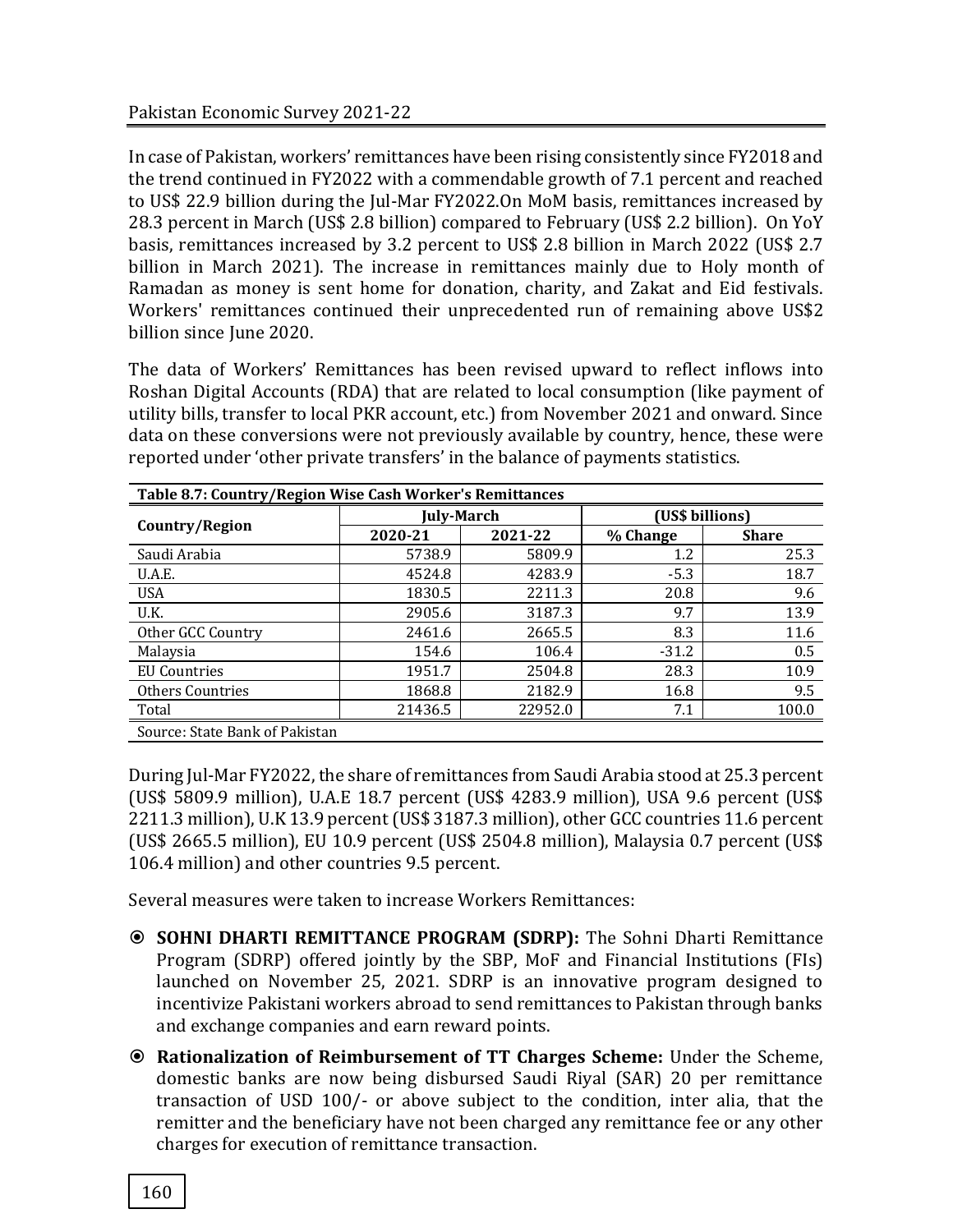- **Incentive Scheme for Marketing of Remittances:** In order to encourage domestic banks/microfinance banks/exchange companies providing remittance disbursement services, a tier-based performance scheme has been developed; in which FIs were reimbursed Rs 0.50 per USD on showing 5 percent or more growth, Rs 0.75 per USD on 10 percent to 15 percent growth and Rs 1.00 per USD on more than 15 percent growth. The Government of Pakistan (GOP) reimburses these expenses to FIs through SBP.
- **Mobile Wallet Scheme:** The 'Promotion of Remittance Scheme through M Wallet', the incentive of airtime was offered Rs 2 against each USD received as remittances.
- **Increase in Outreach:** SBP/PRI have been making continuous efforts to increase domestic and overseas outreach through expansion in bilateral arrangements.
- **Changes in Income Tax Ordinance:** In order to further facilitate remitters and beneficiaries, advance tax has been exempted on cash withdrawal from Pak Rupees Accounts to the extent of foreign remittances credited into such account. This measure has been enacted through Finance Bill 2020.
- **Awareness session through Pakistan Embassies:** SBP in collaboration with Pakistan Embassies/High Commissions have conducted awareness and facilitation sessions for non-resident Pakistanis to send remittances to Pakistan through formal channels across the globe.
- Ministry of Health Saudi Arabia has resumed its operation for taking manpower in the medical field from Pakistan after the pandemic. Two delegations have visited Pakistan in November- December 2021 for recruitment of medical professionals (Doctors & Nurses) in different specialties. Selection of 105 doctors and 103 Nurses has been received from M/o Health Saudi Arabia.

# **Financial Account**

The financial account recorded net an inflow of US\$ 8.5 billion during Jul-Mar FY2022, which were sharply higher than inflows of US\$ 2.3 billion received in the same period last year. Still, these were not sufficient to offset current account deficit. The major inflows included US\$ 3 billion in deposits from Saudi Arabia and US\$ 2.8 billion in additional SDR allocation from IMF(August 2021), and US\$ 1 billion in net proceeds from sovereign bonds. The country also received sizable financing from multilaterals, including the World Bank, ADB and Islamic Development Bank, and from commercial banks.

# **Foreign Direct Investment (FDI)**

In 2021, global FDI recuperate robustly and grew by 77 percent to US\$ 1.65 trillion as compared to US\$ 929 billion last year exceeding their pre- COVID 19 level. The recovery remained highly uneven in infrastructure and green field projects, as due to stimulus package the former attract more FDI while in later it remained weak, globally. FDI in developed economies saw the biggest rise by far, with FDI reaching an estimated US\$777 billion in 2021 – three times the exceptionally low level in 2020.FDI flows in developing economies increased by 30 percent to nearly US\$870 billion, with a growth acceleration in East and South-East Asia (+20 percent), a recovery to near pre-pandemic levels in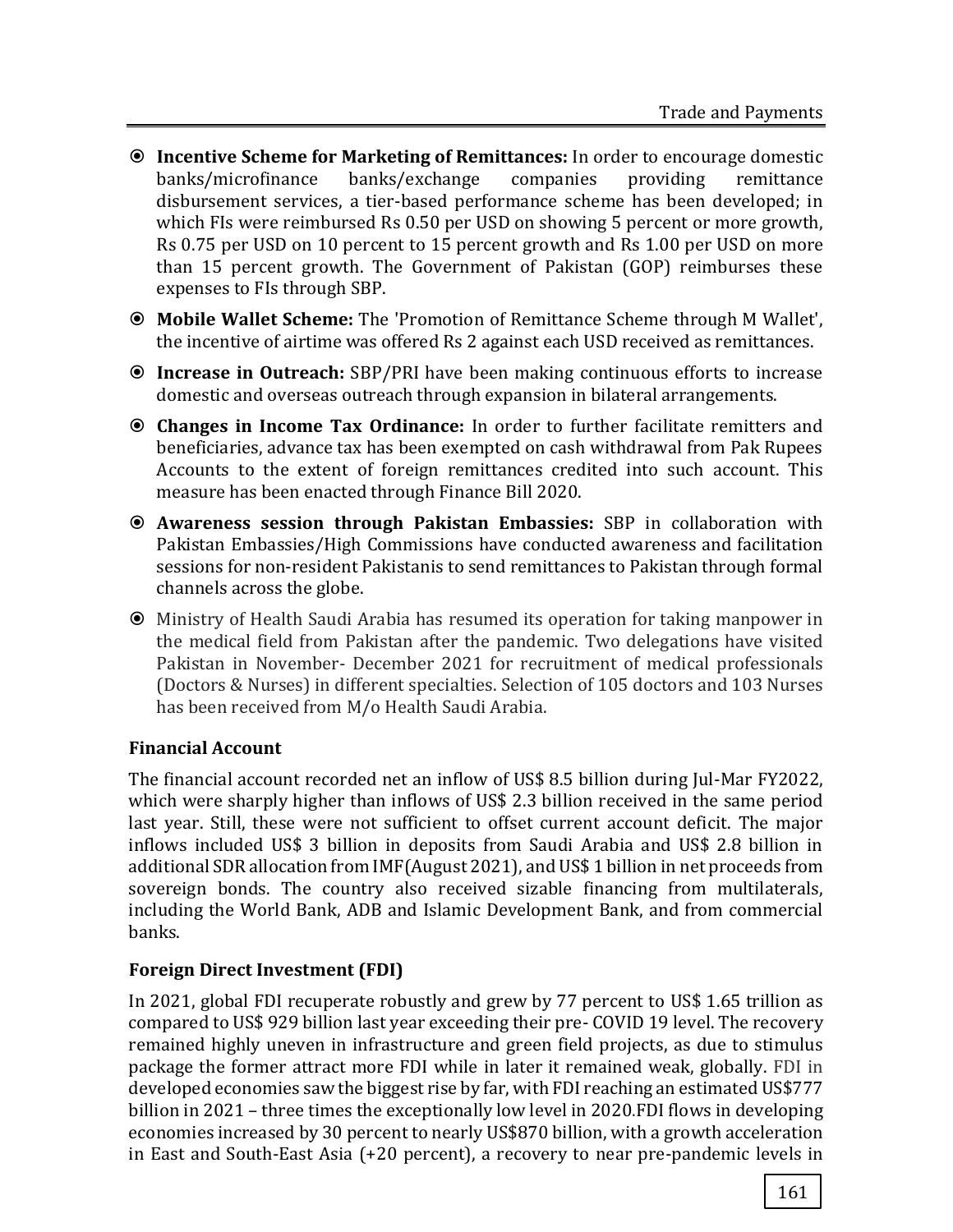Latin America and the Caribbean, and an uptick in West Asia. Developing economies, especially the least developed countries (LDCs) saw more modest recovery growth. <sup>5</sup>

Similarly, in Pakistan, net FDI inflows rose 6.1 percent to US\$ 1.25 billion till February 2022 as against US\$ 1.18 billion last year. In March 2022, net outflow was recorded at 30.4 million on account of political instability and ultimate change of regime. The FDI during Jul-Mar FY2022 declined by 2.0 percent to 1.28 billion as compared to US\$ 1.31 billion same period last year. The inflows of FDI reached US\$ 1.96 billion during Jul-Mar FY2022 compared to US\$ 2.33 billion million same period last year, declined by 15.6 percent. The outflows of FDI during Jul-Mar FY2022 decreased by 33.2 percent and reached US\$ 682.4 million compared to US\$ 1021.0 million same period last year.

| Table 8.8: Foreign Investment  |               | (US\$ million) |               |                 |
|--------------------------------|---------------|----------------|---------------|-----------------|
|                                | <b>FY2020</b> | <b>FY2021</b>  |               | July-March      |
|                                |               |                | <b>FY2021</b> | <b>FY2022 P</b> |
| A. Foreign Private Investment  | 2,315.8       | 2,027.1        | 1048.4        | 943.4           |
| Foreign Direct Investment      | 2,597.5       | 1,820.5        | 1311.1        | 1285.1          |
| Inflow                         | 3,322.1       | 3,061.4        | 2332.1        | 1967.5          |
| Outflow                        | 724.6         | 1,240.9        | 1021          | 682.4           |
| Portfolio Investment           | $-281.7$      | 206.6          | $-262.7$      | -341.7          |
| <b>Equity Securities</b>       | $-281.7$      | $-293.4$       | $-262.7$      | -341.7          |
| <b>Debt Securities</b>         |               | 500            |               |                 |
| B. Foreign Public Investment   | $-241.3$      | 2555.3         | $-3.50$       | 502.6           |
| Portfolio Investment           | $-241.3$      | 2555.3         | $-3.5$        | 502.6           |
| Total Foreign Investment (A+B) | 2074.5        | 4582.4         | 1044.8        | 1446            |
| P: Provisional                 |               |                |               |                 |
| Source: State Bank of Pakistan |               |                |               |                 |

The sectoral breakdown shows that the telecom sector attracted a net FDI inflow US\$ 92.3 million till February 2022. The inflow this year went into a cellular company, which made a partial spectrum license payment to the Government. However, in March 2022, net outflow of US\$ 179.5 was recorded on account of divided paid by the cellular companies to their international owners. The information technology (IT) sector also attracted substantially higher inflows of US\$ 118.5 million as compared to US\$ 50.6 million last year; reflecting foreign investors' interest in the country's export- oriented IT services firms, whose recent export performance has been quite encouraging.

Country wise analyses suggests that, highest FDI received from China during Jul-Mar FY2022 US\$333.5 million (26.0 percent of total FDI), United States US\$ 183.1 million (14.2 percent), Hong Kong US\$ 133.0 million (10.3percent of total FDI), Switzerland US\$ 107.4 million (8.3 percent) U.A.E US\$ 100.8 million (7.8 percent) and Singapore US\$ 90.5 million (7.0percent).

 $\overline{a}$ 

<sup>5</sup> Investment Trend Monitor, Issue 40, January 2022, UNCTAD.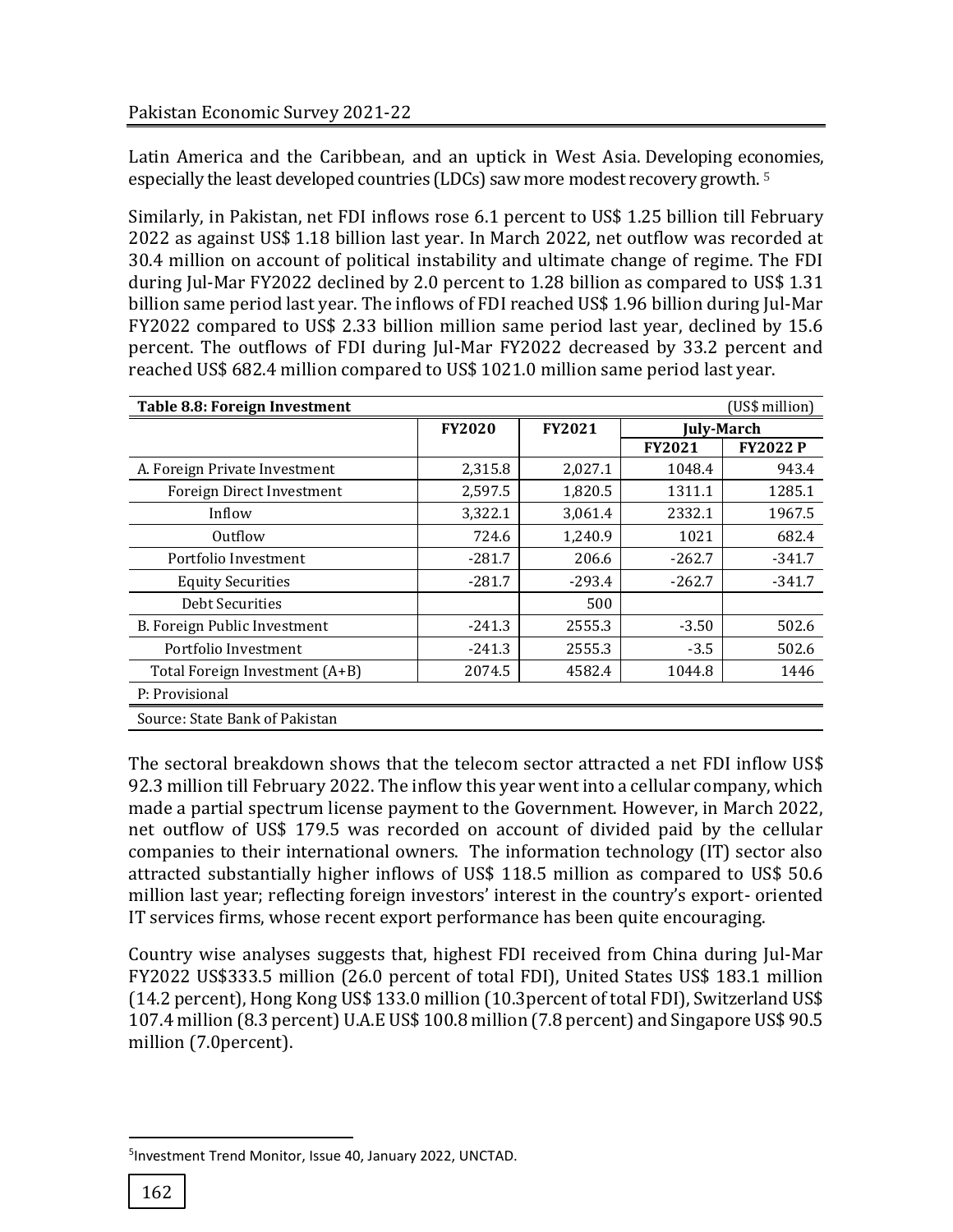

Considering sector-wise bifurcation Power sector attracted highest FDI of US\$ 489.1 million (38.1 percent of total FDI) declined by 34.4 percent from US\$ 746.2 million last year; as most of the power projects under the CPEC has already completed, FDI into power sector has been trending downwards over the past couple of years. Financial business with FDI US\$322.8 million (25.1 percent), Oil & Gas exploration US\$ 179.7 million (14.0 percent) and Information Technology US\$ 118.5 million (9.2 percent).

BOI has taken several steps to increase FDI which are listed below:

- Improving business climate through initiatives such as Ease of Doing Business, Pakistan Regulatory Modernization Initiatives and other such reforms
- Supporting the establishment of SEZs to promote industrialization in the country.
- Online Investment Facilitation Services- like facilitating the issuance of Work Visa, approval of Branch/Liaison Office, Security Clearance and Issuance of Airport Entry Passes.
- Creation of Projects portal and Incentives portal on the BOI's website for the facilitation of potential investors.

## **Foreign Portfolio Investment (FPI)**

The Foreign portfolio investment during Jul-Mar FY2022 witnessed a net inflow of US\$162 million as against outflow of US\$ 266.2 million the same period last year. The quarterly breakdown shows that Pakistan had raised US\$ 1 billion from the tap issuance of a Eurobond in the first quarter (July 2021); repaid an older maturing Sukuk of US\$ 1 billion in the second quarter (October 2021); and raised another US\$ 1 billion by issuing a new Sukuk in Q3 (January 2022). However, in the wake of multiple adverse global and domestic developments – such as the outbreak of the Russia-Ukraine conflict; the US Fed's indications of more rapid monetary tightening; and domestic political uncertainty – around US\$ 0.4 billion FPI outflows were recorded from local government securities (i.e. T-bills and PIBs) in March 2022. These outflows partially offset the inflows from the new Sukuk issued in January 2022. Meanwhile, FPI outflows from equities accelerated to US\$ 341 million during Jul-Mar FY2022 from US\$ 263 million last year, amidst intensifying external account challenges and domestic political uncertainty.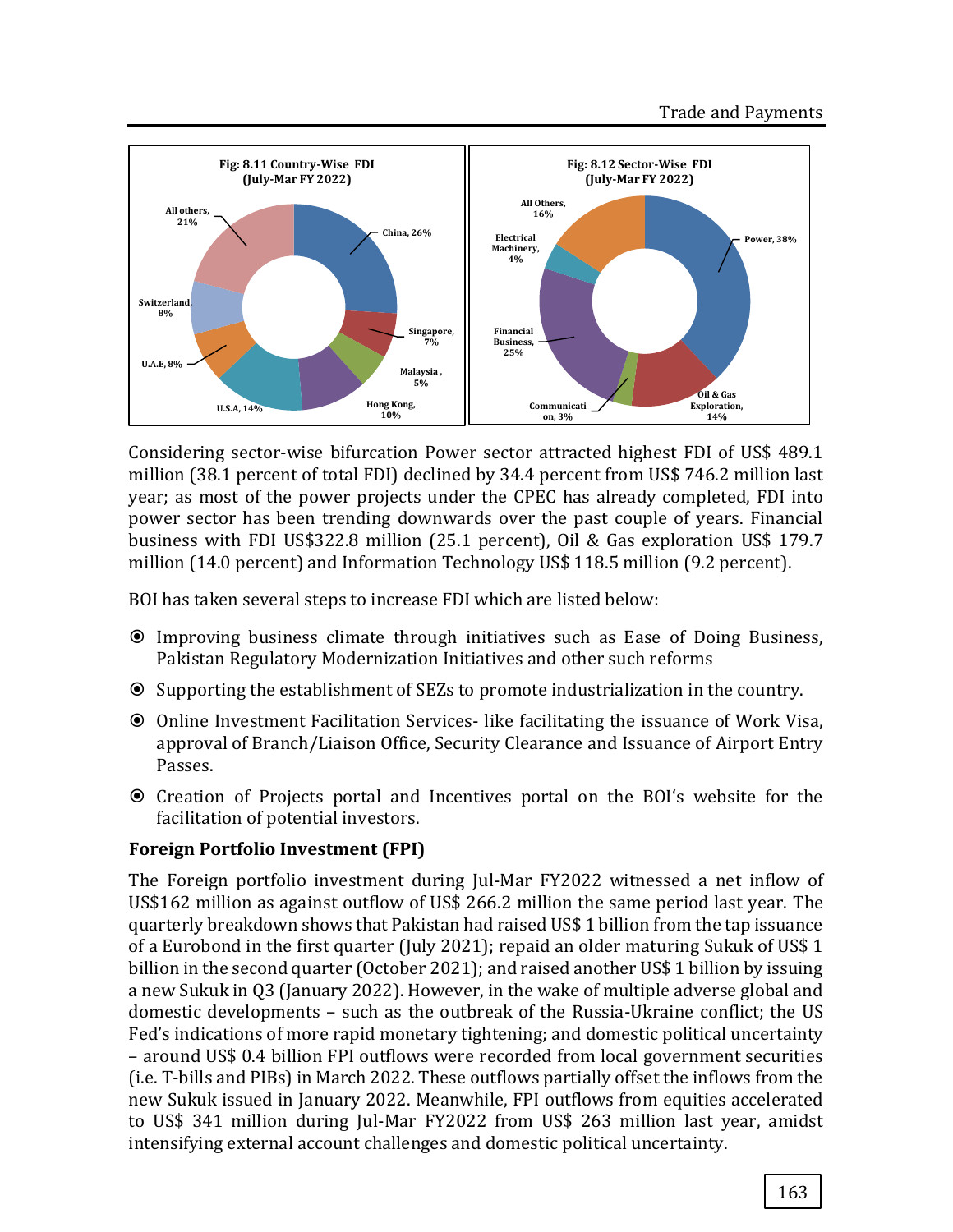## **Reserves and Exchange Rate**

The country's total foreign exchange reserves decreased by US\$ 7.0 billion during Jul-Mar FY2022 and reached US\$ 10.9 billion by end-March 2022. Most of the decline was noted in the SBP's reserves, which fell by US\$ 5.9 billion to US\$ 11.4 billion by end-March. SBP's reserves were marginally up during the Jul-Dec FY2022 period, mainly due to the sizable inflow of official loans and liabilities during this period, including the US\$ 2.7 billion additional SDR allocations and US\$ 3 billion in bilateral deposits from Saudi Arabia. Thereafter, a significant decline in the SBP's reserves was noted in Q3, mainly due to net official debt repayments; an elevated current account gap; and arbitration settlement payment for a mining case.

On the other hand, commercial banks' reserves declined by US\$ 1.1 billion during Jul-Mar FY2022, with the reserves dropping during all three quarters. This was mainly due to an increase in trade financing extended by banks to exporters and importers, as well as a decline in FE-25 deposits.

The pressures in the external sector –reflected via the current account deficit – contributed to a weakening in the exchange rate, with the PKR depreciating 14.1 percent against the US Dollar during Jul-Mar FY2022. Importantly, currencies of many other emerging markets as well as advanced economies have been under pressure against the US Dollar in FY2022.The pressure of emerging market currencies intensified in Q3, as the US Federal Reserve raised its policy rate by 0.25 percent in March 2022 and signalling further monetary tightening in the coming months of 2022. As a result, the US Dollar Index rose by 6.4 percent during Jul-Mar FY2022.

#### **Box V: Recent Exchange Rate Developments**

#### **(i) Improvement in exports competitiveness.**

**Export competitiveness of Pakistan has remained intact during FY2022, because of which exports have grown by 26.6 percent during Jul-Mar FY2022 on Y/Y basis.** The nominal as well as real exchange rate has depreciated. Particular, the Real Effective Exchange Rate (REER) depreciated by about 1.9 percent in Jul-Feb FY2022, which is an important determinant to support export volumes.

This has helped to improve competitiveness as reflected by increase in volumes **(Fig-1)**.

**The flexibility in exchange rate allowed for competitiveness of REER that helped lift exports despite surge in global oil prices.** The elevated international commodity prices generally affect Pakistan negatively as surge in price increases input cost due to high import content in our exports. This could only be countered by a flexible exchange rate as adjustment in exchange rate according to market dynamics helps to improve competitiveness. Resultantly, the export volumes can be sustained or even improved. This is evident from the fact that Pakistan's exports volume steadily rose after Q2-2020<sup>6</sup>



<sup>6</sup> Export volume data is available on quarterly basis till Q3-2021

l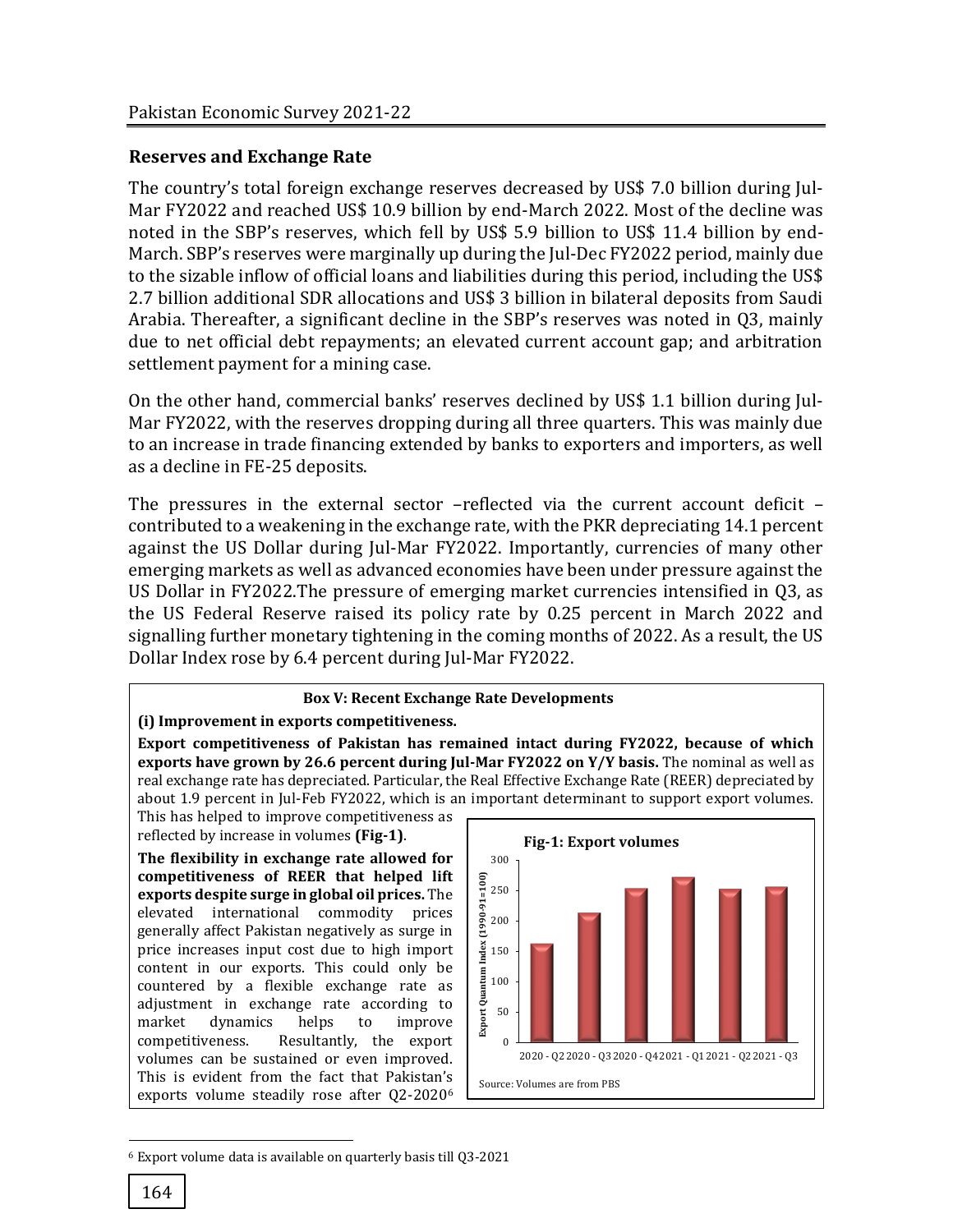**(Fig-1)**, implying that market based exchange rate regime helped improved competitiveness.

Exports prices have also increased. Consequently, exports rose to US\$23.7 billion in Jul-Mar FY2022 as compared with US\$18.7 billion in the corresponding period of last year. Higher momentum in textiles contributed to increase exports, within which major contribution came from HVA items.

#### **(ii) Qualitative and Quantitative Impact of Recent Depreciation on BoP and Overall, Economy**

SBP has announced to embark on the market based flexible exchange rate regime from May 2019. This has helped SBP not only to build foreign exchange reserves from US\$ 7.3 billion in June 2019 to US\$ 16.4 billion at end March 2022 but also to reduce size of its forward swap book from US\$ 8.0 billion in June 2019 to US\$ 4.4 billion at end January 2022.

Despite the uncertainties of the COVID-19, market-based exchange rate regime helped the external sector to record marked improvement during FY2021.The current account deficit fell to US\$1.9 billion (0.6 percent of the GDP) in FY21 from US\$4.4 billion (1.7 percent of GDP) in FY20. This is the lowest deficit in 10 years with all-time high exports (US\$25.6 billion) and workers remittances (US\$29.4 billion). With the sharp rise in global commodity prices amid supply chain disruptions, however, current account deficit widened to US\$12.1 billion during Jul-Feb FY2022. Exchange rate is continuing to play its role of shock absorber and as of 28<sup>th</sup> March 2022 is depreciated by around 13.5 percent since end June 2021. This depreciation together with other policy actions are expected to contain the current account deficit in the rest of FY2022 and FY2023. Despite adverse terms of trade shock, current account deficit (CAD) narrowed sharply to US\$0.5 billion in February 2022, almost one fifth of US\$ 2.5 billion in January 2022. This is a broad-based improvement as indicated by reduction of deficits in balances of goods and services, primary income and increase in secondary income7.

#### **(iii) A Comparative Analysis of Regional Countries' Exchange Rates**

l

The Emerging Market (EM) currencies' strength highly depends on whether the country is a net commodity exporter or importer. In emerging economies, depreciation pressures continue to persist **(Fig-2)** in the wake of inflationary pressures emanating from commodity markets, pandemic induced supply chain issues and expectations of interest rate hikes by central banks of Advanced Economies. Higher interest rates induce reversal of capital flows and increase depreciating pressures on emerging market economies. High global commodity prices are translating into higher food prices and putting additional pressure on EM currencies.



Pakistan as a small open economy is no exception as during this fiscal year the Pak Rupee has depreciated by around 14 percent till  $1<sup>st</sup>$  April 2022 like many other emerging market economies **(Fig-3)**.

<sup>7</sup>Mainly led by significant and broad-based contraction in imports and double-digit growth in exports, trade deficit fell to \$2.3 billion in February 2022, around \$1.5 billion lower compared with \$3.8 billion in January 2022. Likewise, deficits in services and primary income narrowed to \$284 million and \$287 million in February 2022, from \$485 million and \$504 million in the preceding month. Secondary income (net) increased to \$2,307 million from \$ 2,275 million in the previous month.